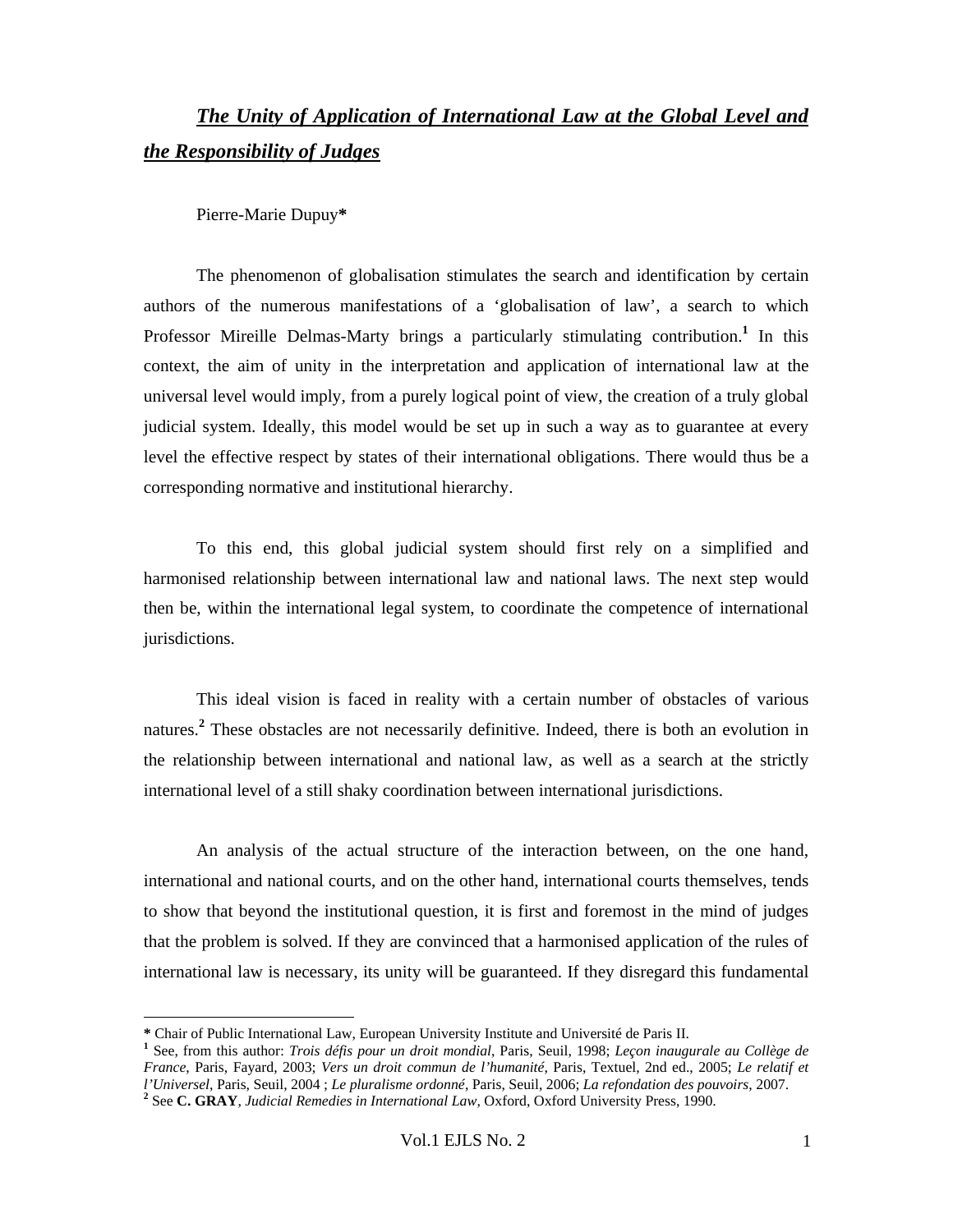unity, from cultural reasons or through incompetence, then its survival can indeed be threatened.

# **I. National and international law: Between persistent dualism and progressive integration**

The unitary application of international law at the global level would imply, not so much the disappearance of the barrier between the national and international legal orders, which is unlikely, but at least its progressive diminution. If this were to happen, it would increase the porosity of the border between national law and international law. In an ideal model, which we can refer to at this stage as a simple working hypothesis, both the national legal order and the international legal order would be in charge of the application of the international norm. This model would promote at the same time normative integration and organic cooperation. It would lead quite naturally to a monist system.**<sup>3</sup>** The International Court of Justice, as a kind of universal supreme court, would stand at the top of this institutional pyramid. At the other end, the first instance national judge, whether civil or administrative, having become the 'common judge of international law' in a similar fashion to what happened from the beginning with European law, would be the first to guarantee that states respect human rights and that, more specifically, an individual be punished if he commits crimes "of concern to the international community as a whole".**<sup>4</sup>**

Still according to the theoretical framework previously laid down, an organic hierarchy of national and international jurisdictions would guarantee the respect of a normative overlapping. National law would need to conform itself to the substantial requirements of international law, but beyond that, it would also make its national courts available. Without necessarily making international law directly applicable,**<sup>5</sup>** the national judge could be invited to set aside the application of national law, whether his own or that of another state, when an analysis of the international rule would easily show that its application does not require any reference to a national rule. The progressive globalisation of law would thus be the result of the establishment of a form of *judicial federalism*.

<sup>&</sup>lt;sup>3</sup> On the distinction between monism and dualism in the relationship between national and international law, see for example: **P.M. DUPUY**, *Droit international public*, Paris, Dalloz, 8th ed., 2006, §§ 416-422. **<sup>4</sup>**

<sup>&</sup>lt;sup>4</sup> According to the expression of the Rome Statute of the International Criminal Court, Article 5.

**<sup>5</sup> P.M. DUPUY**, *supra* note 3, §§ 412-415.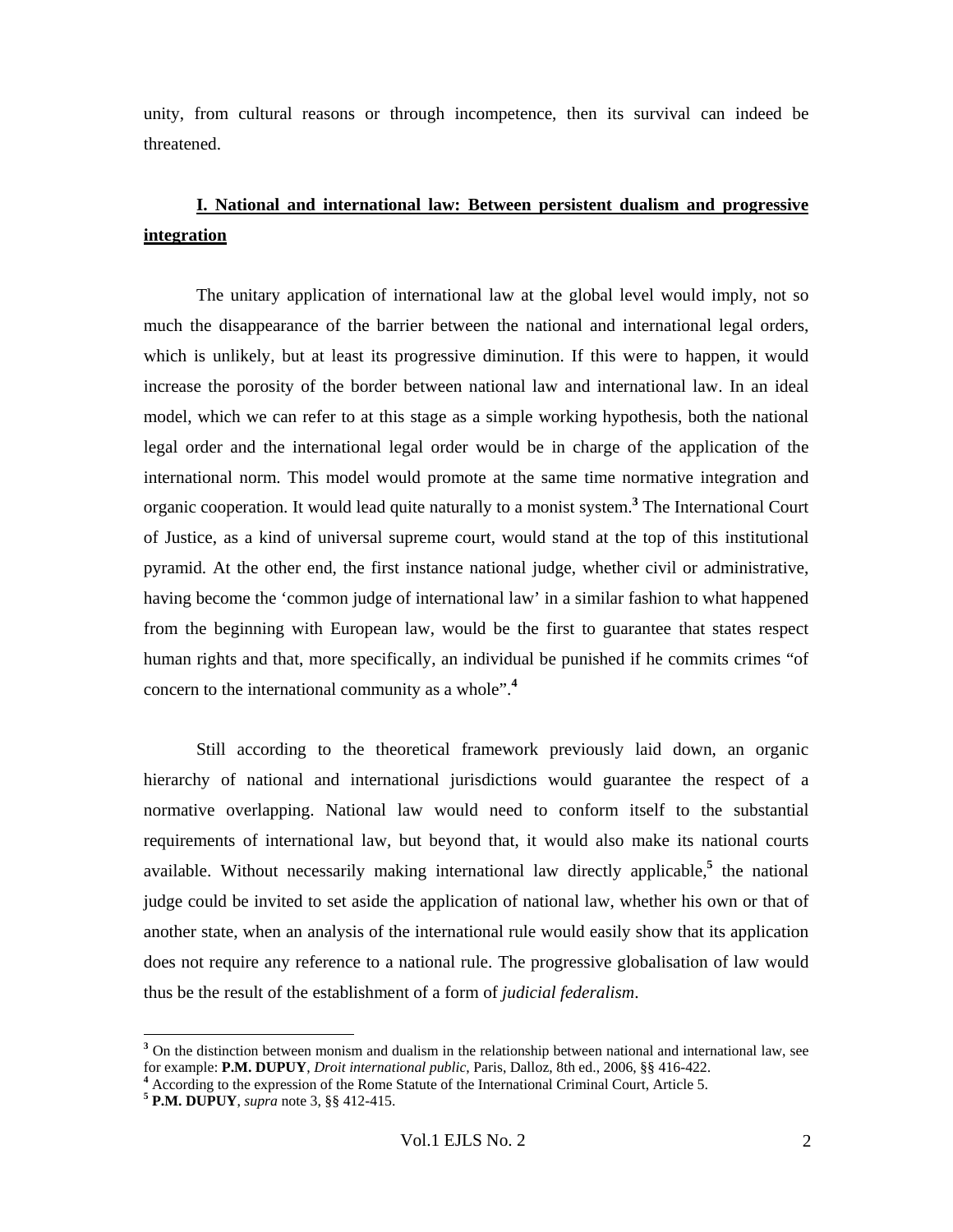In the actual circumstances, this ideal model is far from being completed. It would however be a mistake to consider that it is merely a utopia.

All can immediately see the obstacles to a total realisation of this coordination of legal orders which requires their mutual recognition and, beyond declarations of intent, the effective acceptance at the national level of the supremacy of the international over the national, thus paving the way for an even partial integration of the second into the first.

Such a movement presupposes a belief in the need to respect the international rule of law, shared by the greatest possible number of states composing the international community, but also their judges, as we will see later.**<sup>6</sup>** This implies for example that national constitutions do not prevail over international rules. As we know, such a vision is fundamentally and most notably not shared by a large portion of American elites and the case-law of the Supreme Court.**<sup>7</sup>** Elsewhere, with less arrogance but with an equally blind determination, national legal practice shows that dualism still appears to hold a certain appeal. Its continued existence is of course at odds with a harmonious realisation of the purest form of monism described previously. Most national judges eventually accept to enforce the primacy of international law. However, even in countries which have adopted monism in their constitution, the natural tendency of the judge is to apply international law only when there exists an equivalent or compatible rule in his own national legislation. It is first and foremost national law that the judge is trained to apply and respect, in a technical but also in a psychological and ideological sense.**<sup>8</sup>** As for international law, one can in fact consider that it is also based on dualism when it states that national laws are simple facts.**<sup>9</sup>**

 $^6$  See *infra*, Section 2 D.<br><sup>7</sup> See for exemple M. **P.** 

See, for example, **M. BYERS and G. NOLTE**, *United States Hegemony and the Foundations of International Law*, Cambridge, Cambridge University Press, 2003; **E. JOUANNET and H. RUIZ-FABRI**, *Impérialisme et droit international en Europe et aux Etats-Unis*, Société de législation comparée, 2007. **<sup>8</sup>**

For the French case, see **P.M. DUPUY**, *Droit international et droit interne dans la jurisprudence comparée du* 

*Conseil constitutionnel français*, Paris, Panthéon-Assas, 2001. **9** In a strict sense, international law could only be considered monist with primacy of national laws if it saw them as legal orders. The situation is however ambiguous, given that international law goes beyond the simple fact of national law, and recognises as internationally valid certain situations resulting from the application of national rules; **C. SANTULLI**, *Le statut international de l'ordre juridique étatique*, Paris, Pedone, 2001.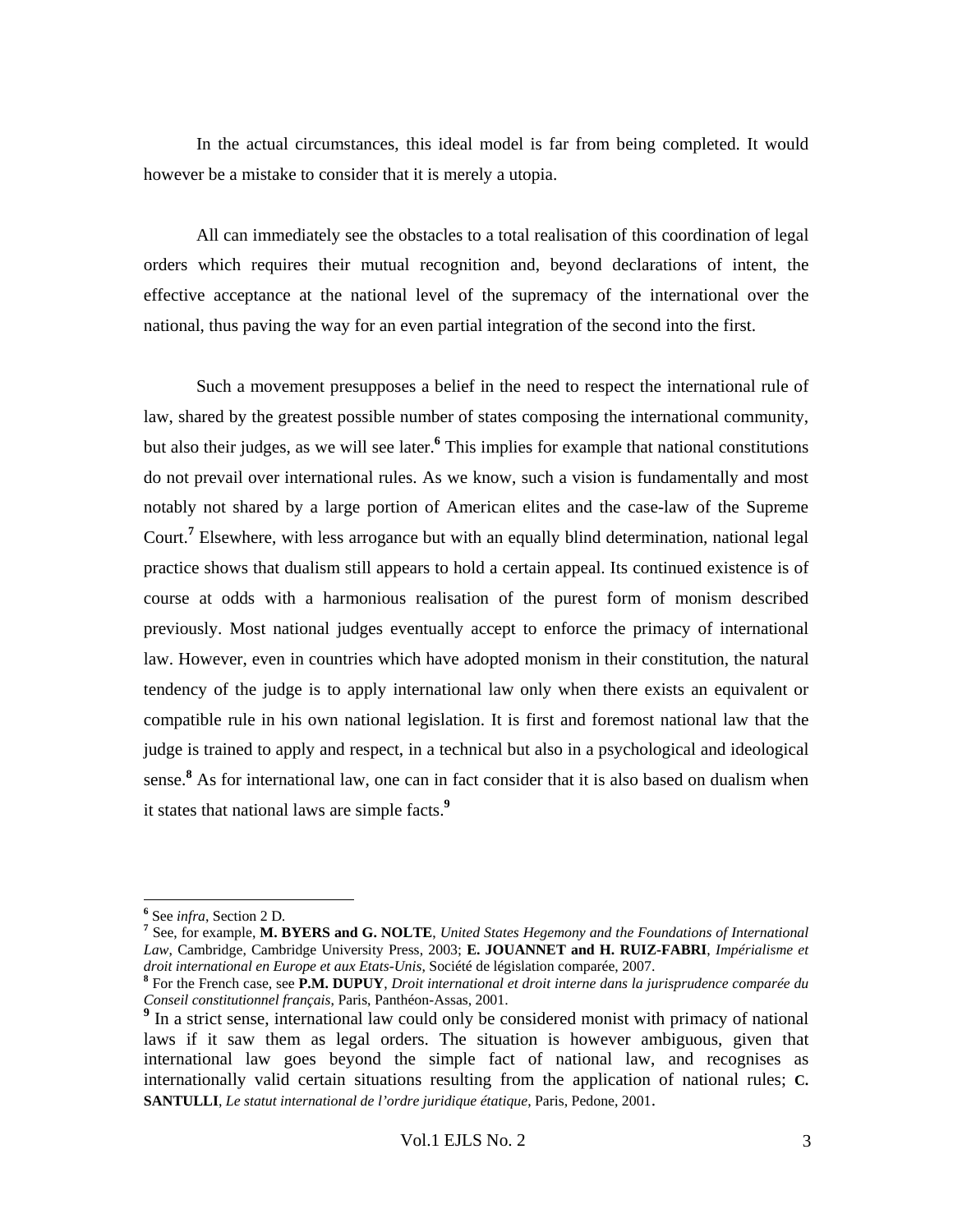However, it would be a mistake to believe that the previously laid out integrationist model is purely a utopia. Far from that. In fact there have long been practical applications of this model directly inspired by Georges Scelle's *role splitting* theory,**<sup>10</sup>** which even seem to be expanding. Scelle defines it as the situation where "the agents granted with an institutional competence or invested by a legal order, used their functional capacity as it is organised in the legal order that instituted it to guarantee the efficiency of another legal order devoid of the organs necessary to its implementation".**<sup>11</sup>**

In other words, the existing organs of the internal legal order help compensate the organic deficiencies of the international legal order by providing it with their competence. Due to a lack of a sufficiently developed international institutional framework, international law relies on state organs to guarantee its effective application. These state organs thus "kill two birds with one stone". While still acting within the framework of their competence as it is defined in the national legal order, they also play a part in the application of international law.

This *role splitting* theory was elaborated in the 1930s, in a period when the organic development of the international legal order could only be described as embryonic. At least, this is the case when we compare the number of international organizations at the time with those existing today. The structuring of the international society by the United Nations and its specialised bodies, itself being a strong indicator of the appearance of an 'international community', is without comparison with what had be sketched by the League of Nations.**<sup>12</sup>** Back then, the organic lacunas of the system were the rule, not the exception.

As a consequence, one could have thought that the opportunities to apply the role splitting theory would diminish as the international legal order created an increasing number of organs directly guaranteeing the effectiveness of international law. This hope w as shared,

**<sup>10</sup>** For a presentation of this theory: **G. SCELLE**, *Précis de droit des Gens*, Vol I., *Principes et systématique*, 1932, pp. 43, 54-56 et 217; Vol. II, 1934, pp. 10, 319 et 450; "Le phénomène du dédoublement fonctionnel", *Rechtfragen der Internationalen Organisazion, Festschrift für H. Weberg,* 1956, p. 324-342. For a commented presentation of the theory: **H. THIERRY**, "The Tought of Georges Scelles et A. Cassese: Remarks on Scelles's Theory of 'Role Splitting'", *EJIL*, Vol. 1, No 1, http//www.ejil/org/Journal/Vol/N°1. **<sup>11</sup> G. SCELLE**, "Le phénomène du dédoublement fonctionnel", *o.c.*, p. 331; "Quelques réflexions hétérogènes

sur la technique de l'ordre juridique interétatique", in *Hommage d'une génération de juristes au Président Basdevant*, 1960, pp. 473-488. **<sup>12</sup>** On the ambiguities of the notion of "international community", and its different possible meanings, we refer to

our analysis in: *L'unité de l'ordre juridique international*, *RCADI*, 2002, Vol. 297, p. 245-269.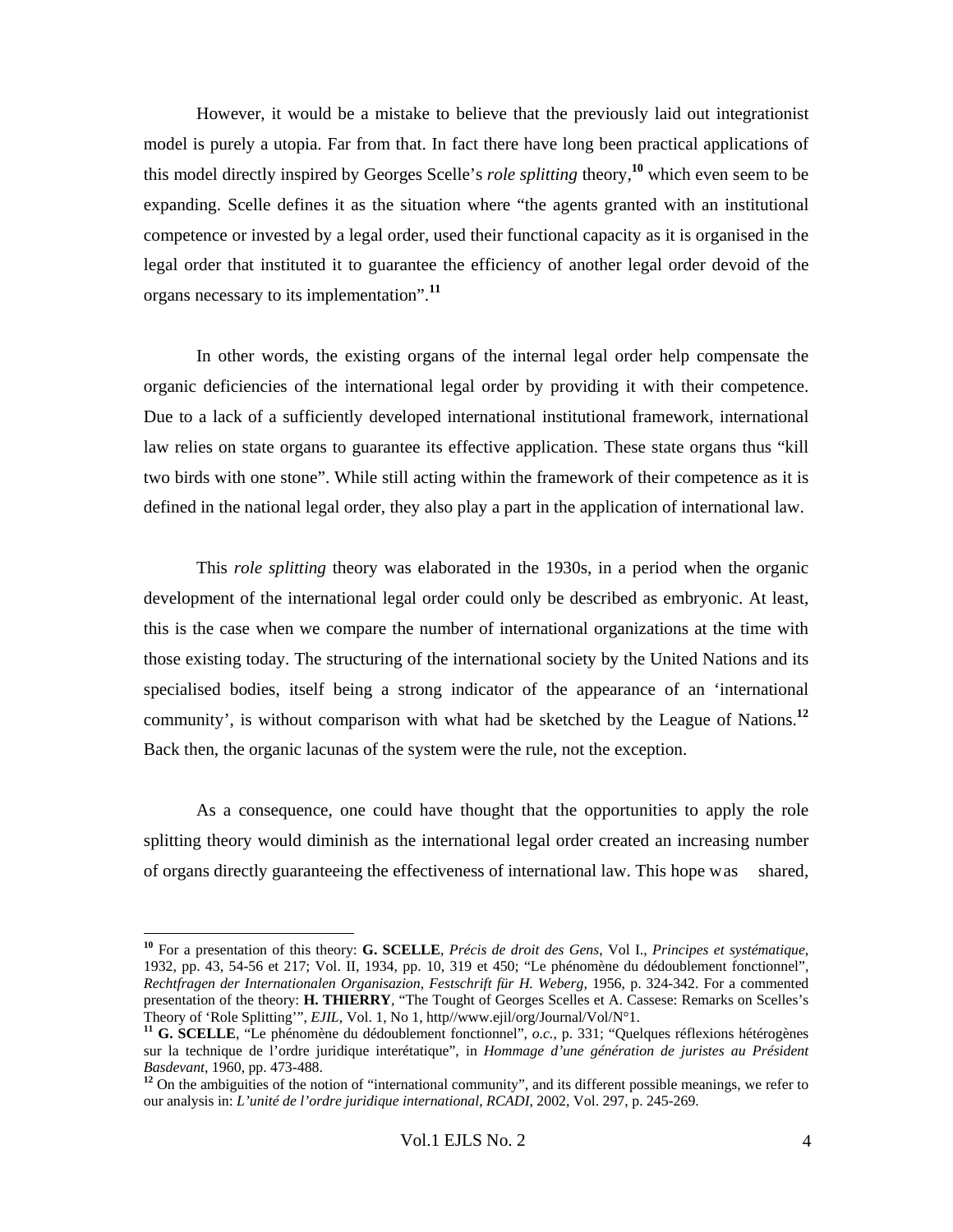among others, by Wolfgang Friedmann.**<sup>13</sup>** In fact, the opposite seems to be happening. Indeed, two phenomena have simultaneously been taking place. Of course, the last sixty years have seen a spectacular organic development of the international judicial system. However, this institutional expansion has been accompanied by a similarly spectacular expansion in the scope and density of international norms. In other words, if there are many more international organs, there are also many more international norms the respect of which must be guaranteed than seventy or eighty years ago. To say things differently, the ratio between the number of international norms and the number of international organs in charge of enabling their application has not necessarily become more favourable than at the time Scelle was writing.

Moreover, the economic and social evolution of the international system, encouraged by the ambiguous 'globalisation' phenomenon, has modified the ways in which the national and the international spheres establish links. As we mentioned at the start of this article, some claim an irreversible *globalisation of law*, **<sup>14</sup>** identifiable by an increased porosity of legal orders enabling a better adaptation of the regulation of human activity in the context of a multiform and increasing overtaking of state structures.

In any case, it must be said that international law needs help! And the one it is getting at this stage does not allow in a lot of cases its effective application. This considerable increase in the content of international law, both general and special, has led, since the end of the Second World War, to an increase in the number of situations where states are called upon to lend a hand to guarantee its effectiveness, even if it remains imperfect.

Already, in the context of the most orthodox general international law, the conditions of exercise of diplomatic protection demonstrated the organic dependency of international law's legal institutions on internal law, as illustrated by the requirement to exhaust all local remedies. As was pointed out by Roberto Ago in his reports to the International Law Commission, this requirement triggers a procedural mechanism allowing internal jurisdictions

**<sup>13</sup> W. FRIEDMANN**, *The Changing Structure of International Law*, Londres, Stevens & Sons, 1964. On a recent analysis of this author's contribution, see the special edition of the *European Journal of International Law*, 1998, Vol. 9, No 2; especially, **G. ABI-SAAB**, "Whither the International Community?", pp. 248-265. **<sup>14</sup>** See **M. DELMAS-MARTY**, *supra* note 1.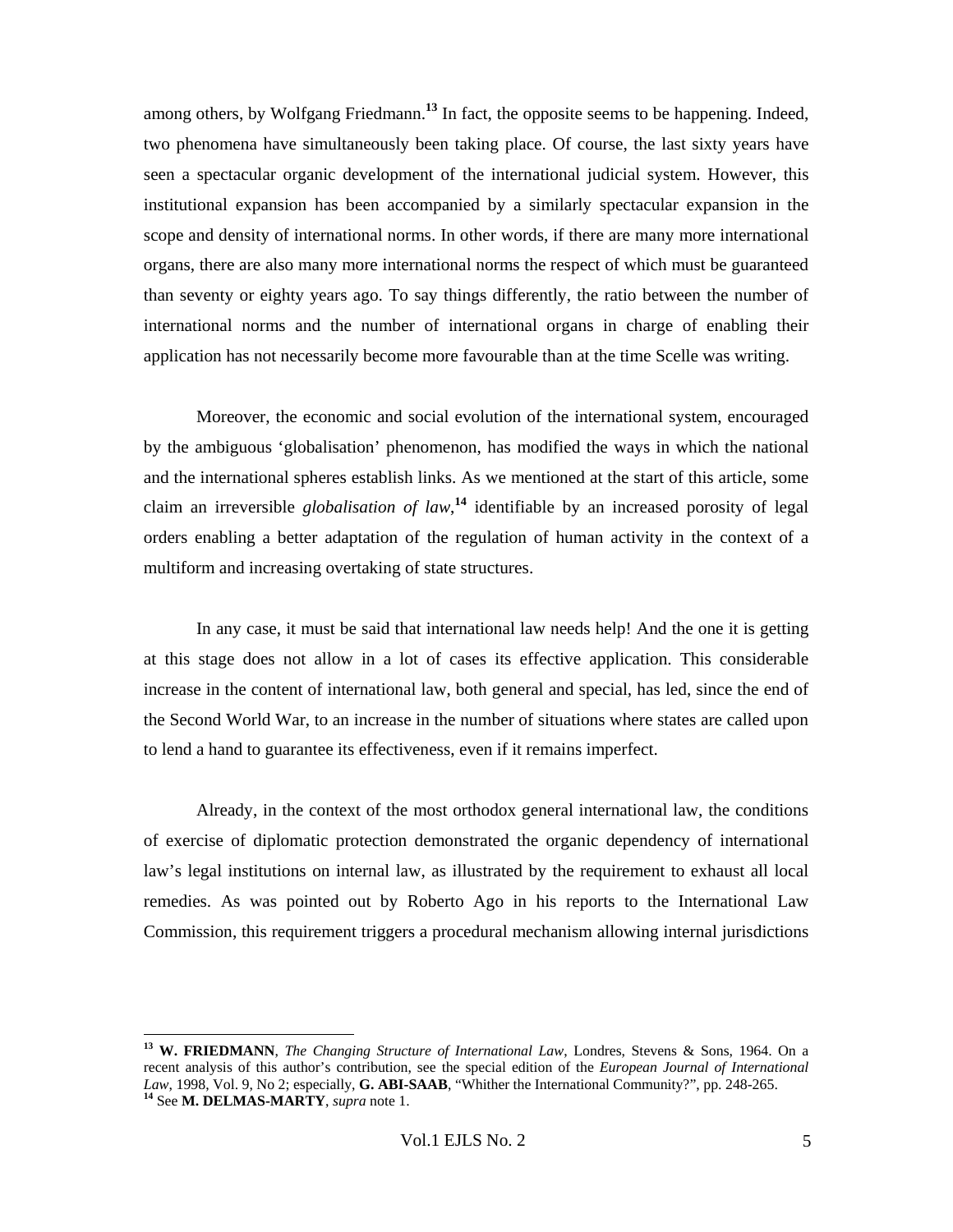to get their states to respect their binding international obligations. Thus, they can remove the need to call upon the international responsibility of that state.**<sup>15</sup>**

The development of Human Rights has further strengthened this phenomenon.**<sup>16</sup>** The dozens of treaties adopted in this field have for the most part inbuilt mechanisms to monitor their respect by states. However, the national judge remains the one to control the respect of the obligations undertaken. An application to both the European Court of Human Rights and its American counterpart is conditioned on the same procedural rule, that of the exhaustion of local remedies. For example, when a national judge hears a case on issues such as the right to life, to liberty or to a fair trial, there is a role splitting by which he controls at the same time the respect of international law as laid down in the treaty and the conformity of national law to the treaty, particularly if it is not directly integrated in the national legislation.

In the context of the current evolution of state responsibility, the most striking feature, crystallised in the codification process, is without doubt that of the multilaterisation of international obligations. The recognition of the *erga omnes* obligations by the ICJ in 1970, around the same time as the recognition of *ius cogens* by the Vienna Convention on the law of treaties, has led, beyond the failed attempt to realise the idea of state crimes, to the recognition of legal standing for all states, based on their membership of the international community. When "the obligation breached is owed to the international community as a whole, any state other than an injured state is entitled to invoke the responsibility of another state", to require from that state the cessation of the internationally wrongful act, guarantees of non-repetition, the recognition as well as the execution to the right to reparations. Thus is the system promoted by Article 48 of the Draft Articles on State Responsibility adopted by the International Law Commission in 2001.**<sup>17</sup>** It would be wrong to believe that such rules will not be applied in the future. Indeed, Article 48 found its inspiration in a developing state practice that started in the 80ies: that of measures taken by some states other than the injured one

 $\overline{a}$ 

**<sup>15</sup>** See **P.M. DUPUY**, *Droit international public*, *o.c.*, §§ 477-479; **J. DUGARD**, Deuxième rapport sur la protection diplomatique, 28 feb. 2001, **A/CN.4/514**. **16** See **TOMUSCHAT**, *Human Rights, between Idealism and Realism*, Oxford, Oxford University Press,

Academy of European Law, Vol. XIII/1.

**<sup>17</sup>** See **M. IOVANE**, "E possibile codificare la responsabilità dello stato per violazione delle norme internazionali d'importanza fondamentale?", in **M. SPINEDI, A. GIANELLI et M.L. ALAIMO**, *La Codificazione della responsabilità internazionale degli Stati alla prova dei fatti*, Milano, Giuffrè, 2006, pp. 342- 384; **P.M. DUPUY**, *Obligations multilatérales, droit impératif et responsabilité internationale des états*, Colloque de Florence, IUE, Paris, Pedone, 2003.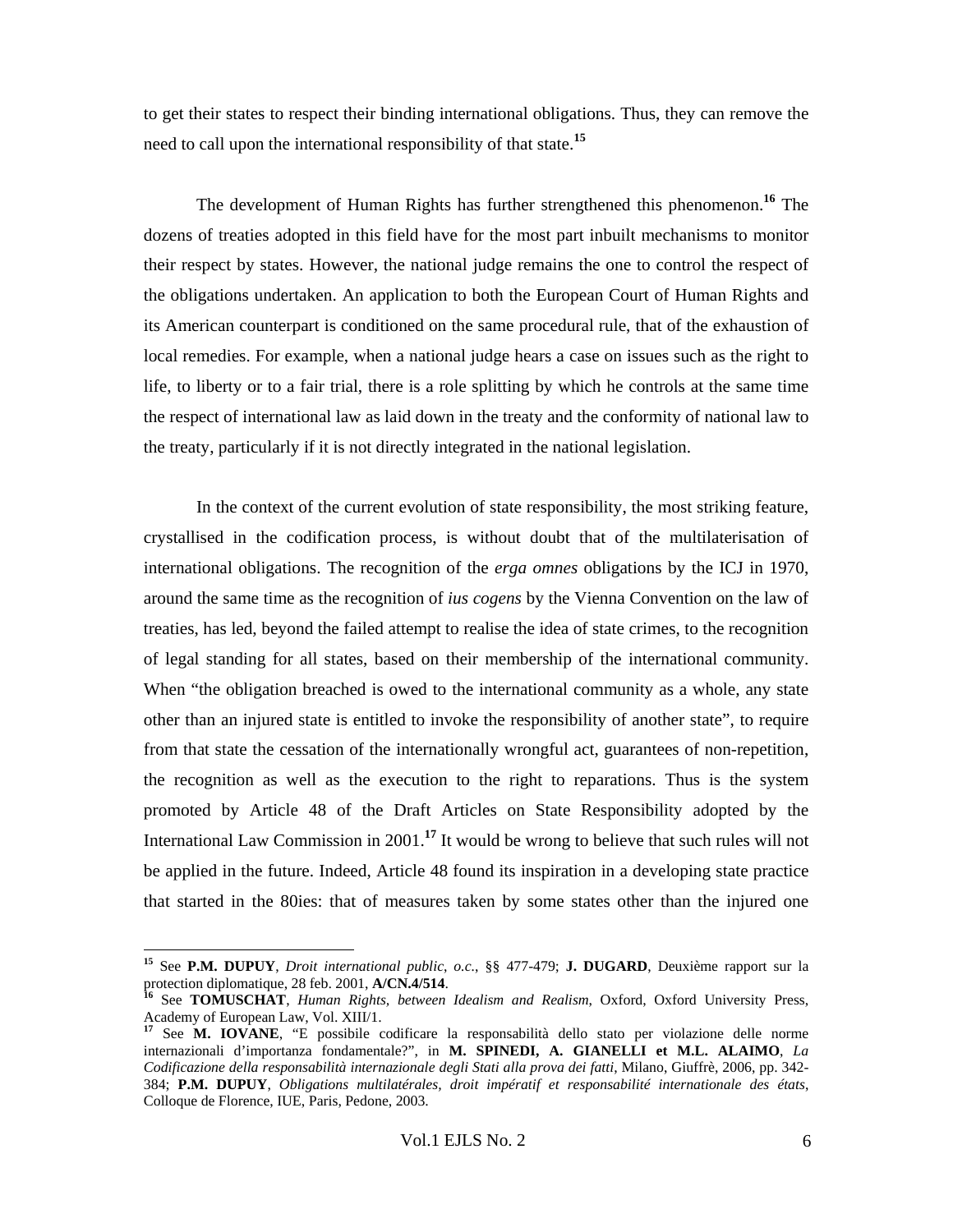against states accused of breaching their obligations against the international community as a whole. This practice has been amply commented upon, and here is not the place to develop further the analysis.**<sup>18</sup>** Let us just point out that when a state takes an initiative against another state based on the protection of a rule of "fundamental importance" for the international community, he is acting through his national organs, including the judiciary ones, in favour of international law.

The situation is identical when, in the context of the law of peace and security, states put in practice sanctions decided by the Security Council in conformity with Chapter VII, to, among other things, freeze foreign assets, impose bans on the sale of weapons or on international flights to the country towards which the sanctions are aimed at. In such a case, we have further evidence of Scelle's role splitting.

There are other examples of even more recent developments of international law, in the field of international criminal law, where role splitting can come into play. These developments, rather than the integration of national and international law, are concerned with the coordination of these laws in order to allow the first one to help in the application of the second one through the judicial bodies of the competent state. Echoing the preamble, Article 1 of the Rome Statute affirms that the International Criminal Court "shall be complementary to national criminal jurisdictions".**<sup>19</sup>** Article 17 then considers the examples of inadmissibility of cases, the first one of which is when "the case is being investigated or prosecuted by a state which has jurisdiction over it". Therefore, contrary to the two *ad hoc* tribunals competent to try crimes committed in former Yugoslavia and Rwanda, the International Criminal Court does not have primacy over national courts to try those responsible for committing the crimes listed in Articles 5 to 8.**<sup>20</sup>** The state in which the acts were committed, or of which the accused person is a national of, will have priority over the ICC if they decide to prosecute the crime. The rationale for the principle of complementarity is laid down in the preamble which states that the state parties are "determined to put an end to impunity for the perpetrators of these crimes and thus to contribute to the prevention of such crimes". There must therefore be no

**<sup>18</sup>** See our Cours at the Hague Academy of International Law on international wrongful acts, *RCADI*, 1984, Vol. 188, pp. 13-133.

<sup>&</sup>lt;sup>19</sup> See the text of the Rome Statute, most notably in **P.M. DUPUY**, *Grands textes de droit international public*, Paris, Dalloz, 2006, pp. 232-ff.

**<sup>20</sup>** *Ibid.*, pp. 207-ff.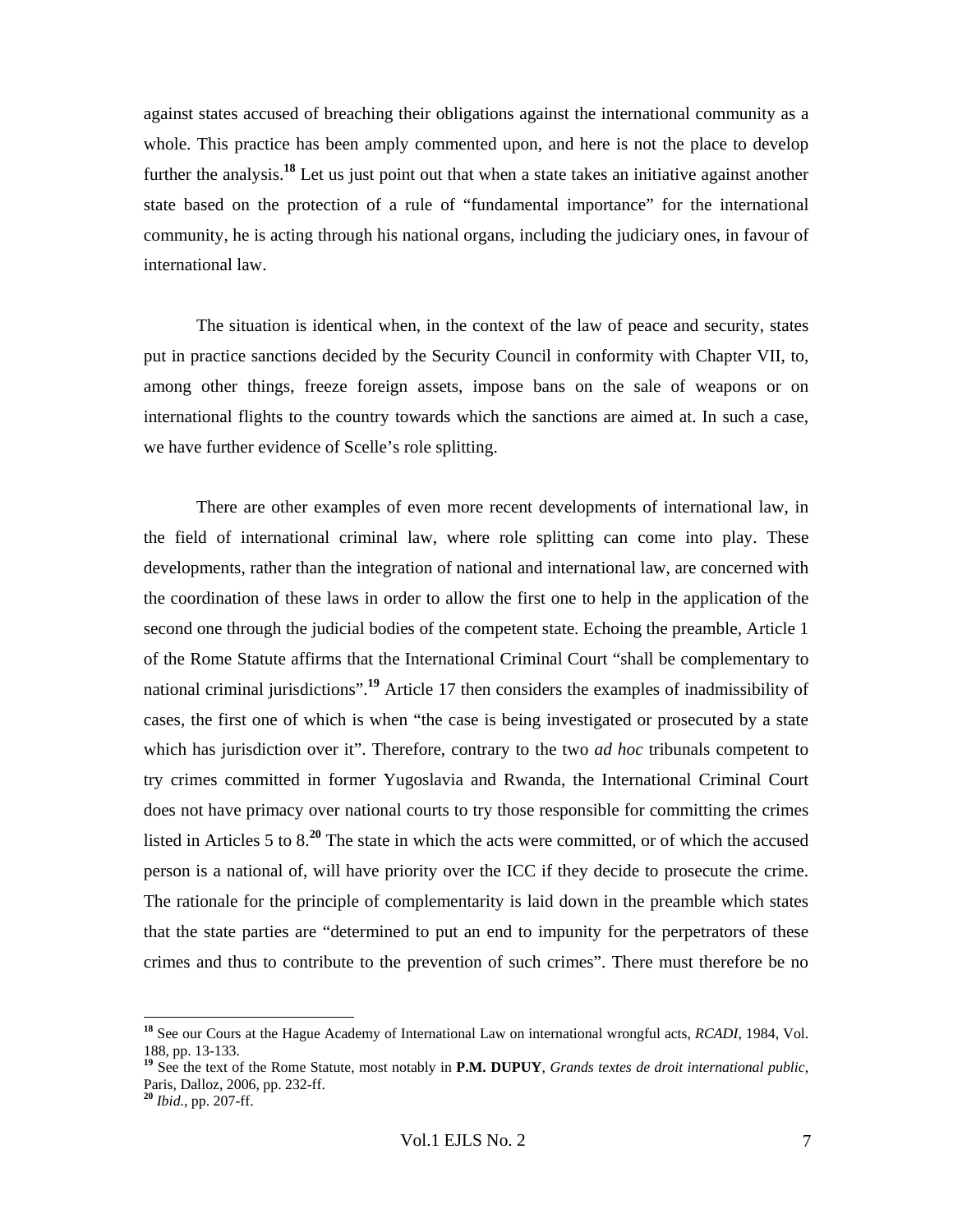gap in the allocation of judicial competence to prosecute the crimes. Criminals must not escape prosecution, first at the national level, and, if need be, at the international level.

The novelty of this principle resides in the fact that it organises, in the context of a treaty, the distribution of competences between national jurisdictions and a specialised international one. For the rest, it follows in fact a time-old logic: it respects territoriality, as well as active nationality, as basis for determining competence. Tribute is thus paid to the traditional attributes of sovereignty. Complementarity, applying the role splitting model, recognizes the competent national jurisdictions as the common jurisdictions to prosecute those who committed the *core crimes*, those that Article 5 of the ICC Statute calls "the most serious crimes of concern to the international community as a whole". This principle establishes a hierarchy in the exercise of jurisdiction. The organic priority that it recognises is made possible by the fact that the national judge and the international one have the same goal: punish crimes committed against the community.

Concerning the functioning of internal jurisdictions, similar remarks could be made in situations when a state prosecutes someone accused of a crime affecting the community, based not on the territoriality or nationality principles, but on *universal jurisdiction*. Without detailing the conditions under which it is recognised in positive law,**<sup>21</sup>** it is interesting to notice that in such a case, the judicial organs of the prosecuting state act on behalf of the international community. We therefore remain within the role splitting framework.

We can thus see that the ideal model of integration, both organic and normative, is far from being a simple utopia. Classical institutions, such as the exhaustion of local remedies, but mostly new developments linked to the institutionalisation of the international community, in fields such as peace and security, the multilateralisation of obligations and its consequences on state responsibility, or even more recent innovations in international criminal law, illustrate the articulation of the international and national legal orders. This contradicts the dualist tendencies, despite their persistency.

**<sup>21</sup>** See **A. CASSESE**, "Is the Bell Tolling for Universality? A Plan for a Sensible Notion of Universal Jurisdiction", *Journal of International Criminal Justice*, Vol. 1, No 3, pp. 589-595; **D. VERMEERSCH**, "La compétence universelle", in **A. CASSESE et M. DELMAS-MARTY**, *Juridictions nationales et crimes internationaux*, Paris, 2001, pp. 589-611.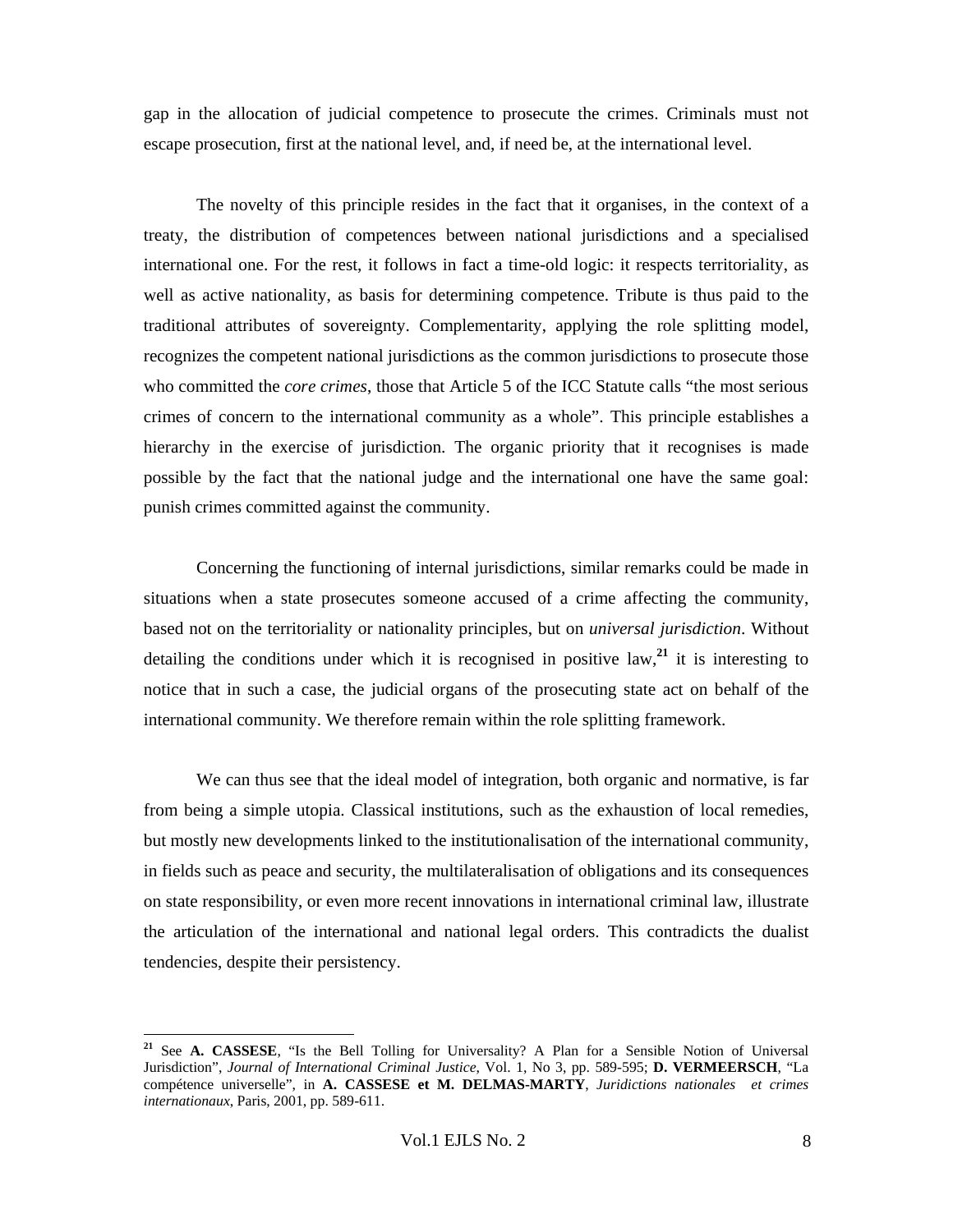Thus, there is a dynamic tension between the defence of the national legal setting which still often defines itself in opposition to international law, and the corresponding recognition of what one could call the *rights of the international community* which call on the contrary for more openness on the part of national legal orders towards the international sphere. It is possible to see in this confrontation of opposing logics one example of the fundamental tension existing between the two principles of unity of the international legal order, one formal, and the other substantial, the theoretical analysis of which having been done elsewhere.**<sup>22</sup>**

## **II. International jurisdictions: Towards an empirical coordination around the International Court of Justice?**

In the ideal model of vertical organic integration mentioned in the introduction of this paper, the International Court of Justice occupied the top of the pyramid. More particularly, in this pure monist approach, the Court would impose its authority on the other international jurisdictions of the international legal order, at least in respect of the interpretation of the general rules of international law that might be applied by all. As we know, proposals have been made to achieve this result, whether, as was suggested by Pinto and Orrego-Vicuna, by formally recognising the ICJ as the supreme court of the international legal order, by granting prejudicial competence**<sup>23</sup>** to the Court, by extending the field of its consultative role, or by accepting *de lege ferenda* that the Court has a compulsory competence as an international *tribunal des conflits*. It would thus determine the competent international jurisdiction to settle an international dispute in a case of competing jurisdictional claims from courts belonging to different sub-systems of the international legal order.**<sup>24</sup>** All these proposals should be taken seriously. It is not impossible that some of them have, in the future, an influence on the

<sup>&</sup>lt;sup>22</sup> See, **P.M. DUPUY**, *L'unité de l'ordre juridique international, o.c.*, notamment pp. 399-ff.

<sup>&</sup>lt;sup>23</sup> See Président Schwebel's statement before the United Nations General Assembly on 26 October 1999, *Annuaire CIJ (1999-2000),* pp. 282-ff., et that of President Guillaume before the Sixth Committee of the General Assembly on 27 October 2000, *Annuaire CIJ (2000-2001)*, pp. 326-ff. See also **G. GUILLAUME**, "The Future of International Judicial Institutions", *ICLQ*, 1995, pp. 848-ff., at p. 862. For similar proposals dating back to 1905, see **TREVES**, "Advisory Opinions of the International Court of Justice on Questions Raised by Other International Tribunals", *Max Planck United Nations Yearbook*, 2000, pp. 215-ff.; **G. ABI-SAAB**,

<sup>&</sup>lt;sup>24</sup> See P.M. DUPUY, "The Danger of Fragmentation or Unification of the International Legal System and the International Court of Justice", *NYU Journal of International Law & Policy*, 1999, dans le cadre du symposium *The Proliferation of International Tribunals: Piercing Together the Puzzle*, pp. 791-sv. [*NYU Symposium*].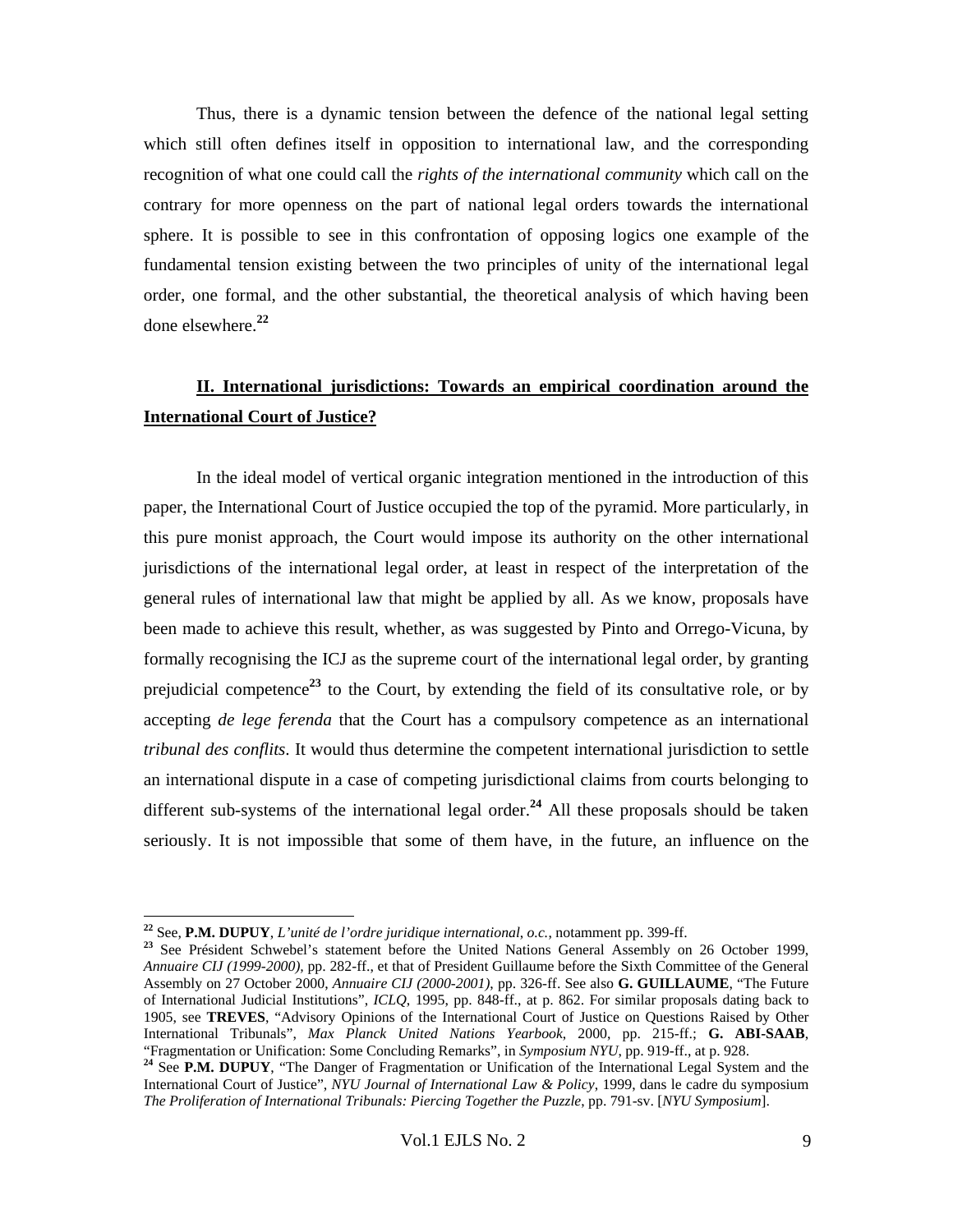elaboration of a structured international judicial system.**<sup>25</sup>** They are all challenged, at various degrees, on political or technical grounds. Some of the challenges have been examined elsewhere.**<sup>26</sup>**

These proposals were made in the context of the multiplication of international jurisdictions, a particularly discussed topic in academic literature, and strongly linked to the fragmentation concept.**<sup>27</sup>** Some authors express their concern about the dangers of incoherent case-law,**<sup>28</sup>** while others contest even the idea of the unity of international law.**<sup>29</sup>** However, they do this in the theory, without also checking if in reality, such difficulties have actually arisen in the recent past.**<sup>30</sup>** Given that it is fact not the case,**<sup>31</sup>** these authors based their analysis on only *one* precedent, which has become famous for this reason. As we all know, it is the divergence in approaches between the ICJ in the *Nicaragua Case* (1986) and the ICTY in the second appeal decision by the Appeals Chamber in the *Tadic Case*, in respect of the conditions under which the actions of an armed non-state actor can be attributed to a state. In any case, this divergence in case-law was resolved in the February 2007 decision by the ICJ in the *Genocide Case* opposing Bosnia and Yugoslavia.**<sup>32</sup>**

Without forgetting that it is necessary to distinguish two separate questions, that of competing jurisdictional claims and that of potential of real conflicting decisions,**<sup>33</sup>** the *Tadic Case* is a reminder of the relativity if not the weakness of the position of the ICJ in respect to

<sup>&</sup>lt;sup>25</sup> See MARTINEZ, "Towards an International Judicial System", Stanford Law Review 2003, pp. 429-460.

<sup>&</sup>lt;sup>26</sup> See *supra* note 25<br><sup>27</sup> See, among others, **RAO**, "Multiple International Judicial Forums", in Symposium organisé par la Law School of the Michigan University et publié au *Michigan Journal of International Law*, 2004, under the title *Diversity or Cacophony?* [*Symposium Michigan University*], pp. 929-ff.; see also, *La multiplication des juridictions internationales: Un système anarchique?*, Paris, Pedone, 2003 (Colloque de Lille); more particularly the reports done by **E. JOUANNET**, pp. 343-ff., and **S. KARAGIANNIS**, pp. 82-ff.

<sup>&</sup>lt;sup>28</sup> See, among others, **CHARNEY**, "Is International Law Threatened by Multiple International Tribunals?", *Recueil des Cours*, 1998, Vol. 271, p. 101; **TREVES**, "Conflicts between the International Tribunal for the Law of the Sea and the International Court of Justice", *Symposium NYU*, pp. 809-sv.; "Le tribunal international du droit de la mer et la multiplication des juridictions internationales", *Rivista di diritto internazionale*, 2002. All these authors justly point out that the multiplication of international tribunals does not necessarily imply that there will be contradictions in the case-law.

**<sup>29</sup>** See **M. KOSKENNIEMI**, "Fragmentation of International Law? Postmodern Anxieties", *Leiden Journal of International Law*, 2002, pp. 553-ff.; **FISCHER LESCANO and TAUBNER**, "Regime Collisions: The Vain Search for Legal Unity in the Fragmentation of Global Law", in Symposium Michigan University, pp. 999-ff.

<sup>&</sup>lt;sup>30</sup> For a comprehensive overview of the question, see **A. GATTINI**, "Un regard procédural sur la fragmentation du droit international",  $RGDIP$ , 2006, pp. 303-337.

<sup>&</sup>lt;sup>31</sup> See the report of **P. WECKEL**, in **R. HUESA VINAIXA and K. WELLENS**, *L'influence des sources sur l'unité et la fragmentation du droit international*, Bruxelles, Bruylant, 2006.

<sup>&</sup>lt;sup>32</sup> See the analysis of the case made in the *Revue générale de droit international public*, 2007 No 2; particularly the comments made by **P.M. DUPUY** and **H. ASENCIO**. **<sup>33</sup>** The second being a consequence of the first.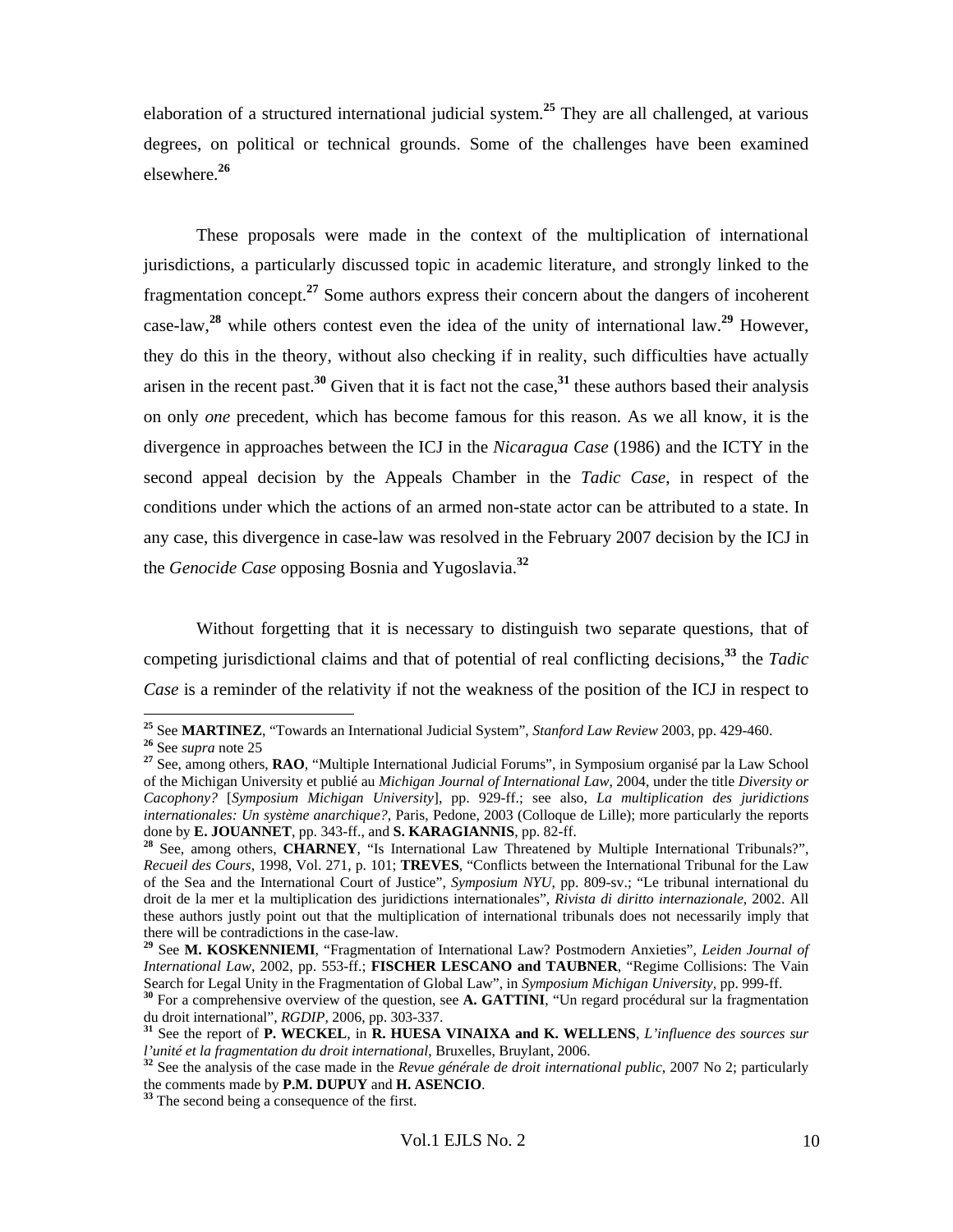other existing international courts, whatever its prestige. The still valid idea that the resort to the international judge is consensual is at odds with the idea of an international judicial hierarchy with the ICJ at the top.

Even if the ICJ remains the only jurisdiction with general competence, thus giving it an unquestionable moral authority, its primacy over other courts is far from being unquestionable (A). As a result, when faced with potentially conflicting views from other courts, as is more and more frequently the case, the Court tries to avoid any conflict (B). General principles of law in the field of the procedural articulation of legal decisions can sometimes be a guide for the Court. However, they cannot in most situations be the basis for the establishment of a systematically effective coordination between international judges (C). Empiricism and 'courtesy' between tribunals is thus necessary in order to allow the parties to a dispute to adequately choose the *forum conveniens* when several areas of law are concerned. But, more than that, it is an extremely subjective element, therefore fragile, that will best guarantee the coherence of the system, namely the *culture* of international judges and the extent to which they believe that they are part of one and the same international legal order (D).

# **A. Statutory situation of the distribution of competence between the ICJ and other jurisdictions: The absence of primacy of the first over the others**

Whatever the considerable prestige of the ICJ and its moral authority, both fluctuating according its case-law, the Court is far from being recognised as an international supreme court. This is in any case the result of a statutory reality. The Charter contains two dispositions establishing a fairly balanced situation. On the one hand, Article 92 describes the court as "the principal judicial organ of the United Nations". On the other hand, Article 95 adds that this special position does not impose on states any obligations in terms of dispute resolution: "nothing in the present Charter shall prevent members of the United Nations from entrusting the solution of their differences to other tribunals by virtue of agreements already in existence or which may be concluded in the future". In other words, the Court has a superior hierarchical position in the *institutional* framework, but is a tribunal like any other from a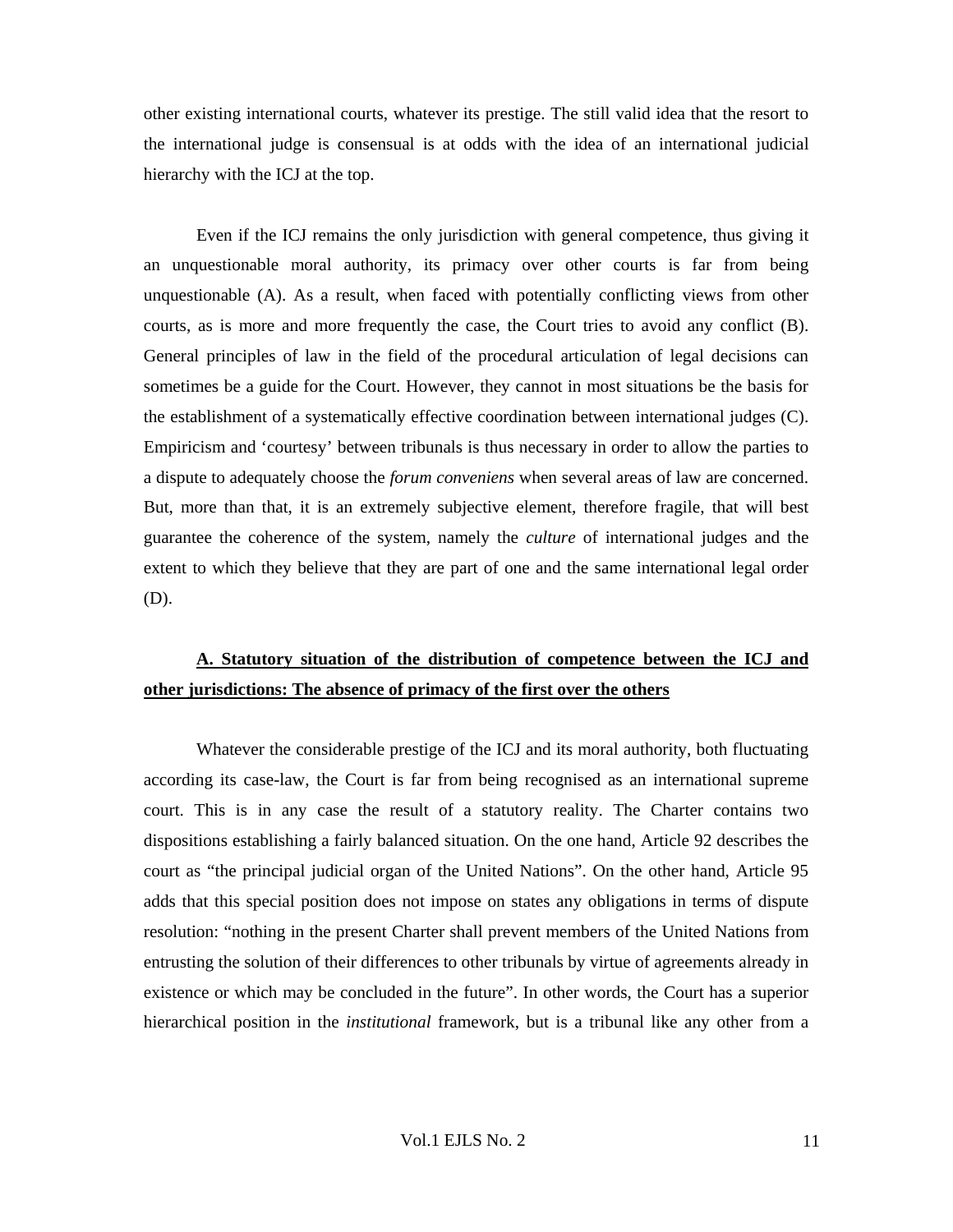*relational* perspective.**<sup>34</sup>** This last perspective still relies on autonomy and the consensual basis to the recourse to a judge.

Going further, the *Tadic* precedent is proof of something else. Within the institutional framework of the UN, a judge has contested the authority of the ICJ, based on the independent nature of each jurisdiction. In this sense, the ICTY did not see in Article 92 an obligation not to depart from the case-law of the ICJ on an important point of the law of state responsibility.**<sup>35</sup>** The analysis made by the Court on the question of attribution had of course only been exposed in the motifs of the June 1986 decision, not its merits. But one could still have argued that given the importance of this pointing in international law in the institutional context of the United Nations, a subsidiary organ of the Security Council, given its judicial nature, would feel bound by the terms of Article 92. The ICTY did not feel bound and this approach was received with a certain degree of suspicion in academic circles.**<sup>36</sup>** The sharp response made by the ICJ in its February 26th decision seems to be a call to order from a superior to a subordinate, implicitly based on Article 92 of the Charter.**<sup>37</sup>** In any case, outside the institutional framework of the UN, the Court remains challenged by other international tribunals, each one having its own special jurisdiction.

All conventional systems do not contain dispute resolution mechanisms, far from that. In those systems that do, there is not necessarily an exclusive competence afforded to the established organ. The EU system is the one that goes the furthest in terms of establishing autonomy. As the European Court of Justice said once again in its May 30th decision in relation to the dispute between the United Kingdom and Ireland over the *Mox Plant*, Article 292 of the EC Treaty calls for a strict jurisdictional monopoly for the ECJ to guarantee the "respect of the EU legal system". This monopoly thus defined in favour of the Luxembourg court must of course be respected by all tribunals, including the ICJ. The ECJ recently imposed on an arbitration tribunal sitting on the *Rhine* dispute to verify whether part or whole

**<sup>34</sup>** On the distinction between the institutional and the relational, see **R.-J. DUPUY**, *Le droit international*, Paris,

<sup>&</sup>lt;sup>35</sup> See the **Appeal's Chamber of the ICTY**: "In international law, every tribunal is a self-contained system (unless otherwise provided)", *Prosecutor v. Tadic*, **IT- 94-1**, 2 Oct. 1995, § 11. The same tribunal also claimed that "there is no hierarchical link" between the tribunal and the ICJ, *Celebici, Delalic et al.*, **IT-96-21**, decision of 20 Feb. 2001, § 24.

**<sup>36</sup>** See **L. CONDORELLI**, "Jurisdictio et (dés)ordre judiciaire en droit international: Quelques remarques au sujet de l'arrêt du 2 octobre 1995 dans l'affaire Tadic", in *Mélanges en l'honneur de Nicolas Valticos: Droit et justice*, Paris, Pedone, 1999, pp. 281-286. **<sup>37</sup>** See *supra*, note 33.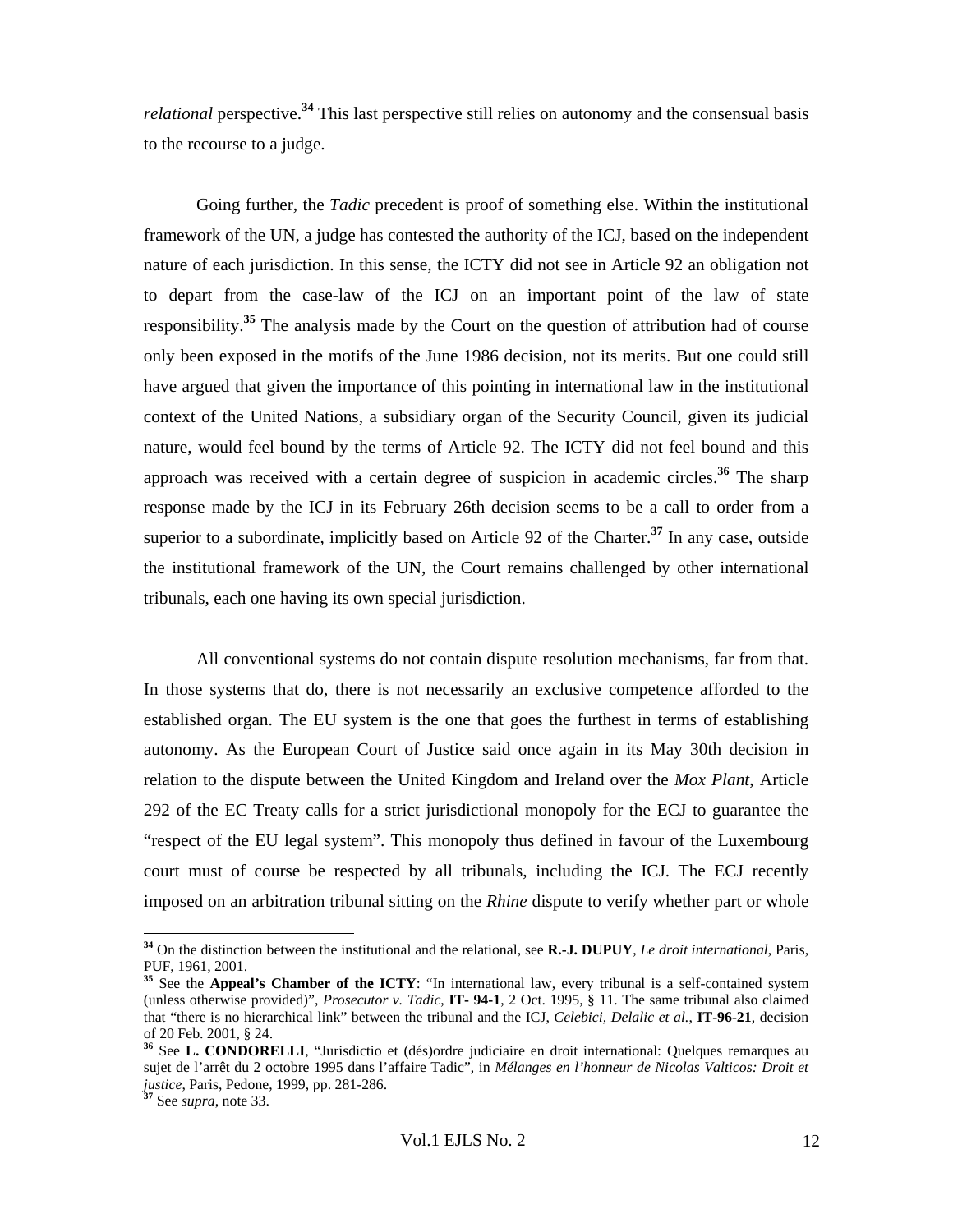of the legal questions to be dealt with did not in fact fall within the scope of community law, which, as is confirmed by the *Mox* decision, is like the universe: in perpetual expansion!<sup>38</sup>

Outside of this extreme example, Article 55 of the European Convention on Human Rights is generally considered to give exclusive competence to the Strasbourg Court, through its consultative function, on matters of interpretation of the Convention when the issue arises between states.**<sup>39</sup>**

In terms of jurisdictional monopoly, one must also consider the WTO system.**<sup>40</sup>** Articles 23 and 25 of the Memorandum of understanding on Rules and Procedures governing the Settlement of Disputes are generally construed as establishing a strict monopoly with regards to international disputes relating to trade. This would seem to be confirmed by the Panel decision in the *Us-Sect.* 301-310 of the Trade Act of 1974 case.<sup>41</sup> However, there is no lack of voices to claim that the parties to a dispute can always choose another forum, including the ICJ, at least when the situation has a sufficient amount of elements which are outside the system defined in the Marrakech agreement to justify leaving the strict scope of application of the Memorandum.**<sup>42</sup>**

The Convention on the Law of the Sea, on the other hand, is notable for its openness and variety of approaches.**<sup>43</sup>** We know that Article 282 recognises the priority that states might want to give to a "a procedure that entails a binding decision" in the context of another

 $\overline{a}$ 

**<sup>38</sup>** See §§ 97-141 of the arbitral award, http://www.pca-cpa.org/upload/files/BE-NL%20240505.pdf; see also commentary by **S. MALJEAN-DUBOIS**, "L'affaire de l'usine Mox devant les tribunaux internationaux", *Journal de droit international (Clunet)*, 2007.<br><sup>39</sup> There is no need here to consider the ordinary competence of the ECHR as it does not create a conflict with the

ICJ, given that a case is brought forward by an individual before the first tribunal and by a state before the second one.

**<sup>40</sup>** See **P. NEUMANN**, *Die Koordination des WTO-Rechts mit anderen völkerrechtlichen Ordnungen – Konflikte des materiellen Rechts und Konkurrenzen der Streitbeilegung*, Berlin, 2002, pp. 5170-ff. **<sup>41</sup>** US-Sect. 301-310 of the **Trade Act of 1974**, 22 déc. 1999, **WT/DS 152/R**, § 7.43: "members have to have

recourse to the DSU dispute settlement system to the exclusion of any other system"; confirmed by **E.- U.PETERSMANN**, "The Dispute Settlement System of the World Trade Organization and the Evolution of the GATT Dispute Settlement System Since 1948", *Common Market Law Review*, 1994, p. 1208. See also: **LUFF**, *Le droit de l'organisation mondiale du commerce,* Bruxelles-Paris, 2004, p. 803: "Article 34 of the Memorandum of understanding even seems to suggest the pre-eminence of the WTO dispute settlement mechanism over any other competing international jurisdiction in issues relating to areas covered by WTO agreements".

**<sup>42</sup>** For a critical appraisal of such a proposition, see **G. MARCEAU**, "Conflict of Norms and Conflict of Jurisdictions: The Relationship Between the WTO Agreement and MEAS and Other Treaties", *Journal of World* 

*Trade*, 2001, p. 1119. **<sup>43</sup>** See **R. RANJEVA**, "Règlement des différends", in **R.-J. DUPUY et D. VIGNES**, *Traité de nouveau droit de la mer*, Paris-Bruxelles, Pedone-Bruylant, 1985, pp. 1105-ff.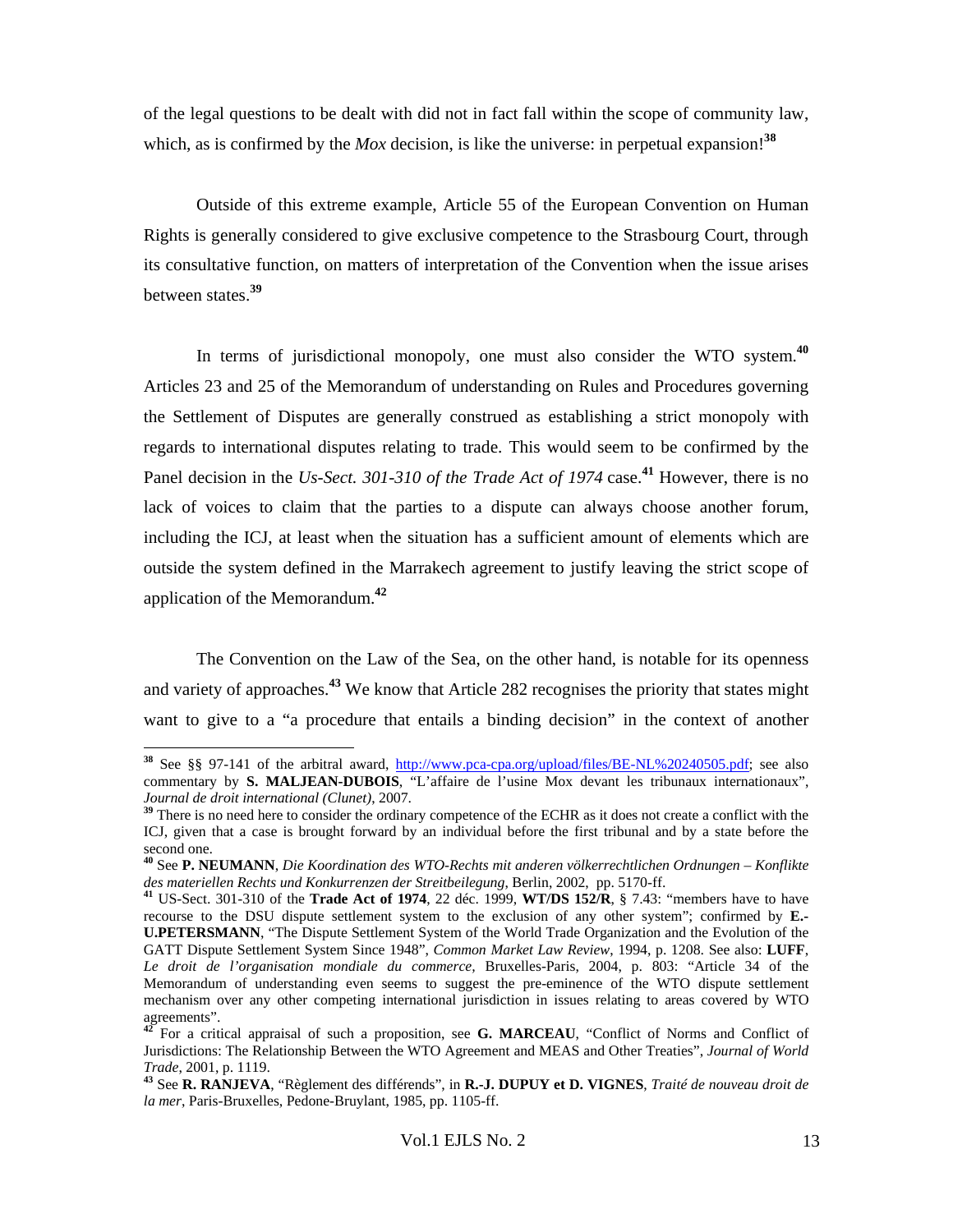agreement. As for Article 287, it proposes a wide range of solutions to the parties in terms of choice of procedure, the International Tribunal for the Law of the Sea being only one option among others, including recourse to the ICJ or an arbitral tribunal. However, this generosity in the choice of procedure left to the state parties to resolve disputes related to the law of the sea, illustrates once again how the principle of consensualism is at odds with the dream we presented at the beset of an organic integration of the international judicial system. This is the principled objection to the statutory recognition of pre-eminence of the ICJ over the others modes of dispute resolution. The case-law of the ICJ itself has consistently acknowledged this lack of priority over other jurisdiction, at least when it is clear that the choice of another mode of dispute resolution is actually based on the consent of the parties.**<sup>44</sup>** Contrary to what we were describing about the relationship between national and international law previously, there is no indication of a clear establishment of a priority of the ICJ over other tribunals. Its authority being moral, not technical, despite being real, it remains fragile.

#### **B. Increase in disagreements of the ICJ with previous positions of other dispute settlement bodies**

If the Court does not benefit from a superior position in respect to other jurisdictions from a statutory point of view, how does it consider other international justice decisions, and more generally, other modes of dispute resolution, whether judicial or not, which might be strongly linked to its own jurisdictional competence? What must be considered here is not so much the way in which special tribunals apply general international law (as in the case of the ICTY ruling on the attribution of a conduct to a state), but the way the ICJ and other tribunals deal with rules or legal situations governed by a secondary international legal order endowed not only with specific secondary norms, but also with its own dispute settlement mechanism.**<sup>45</sup>**

To illustrate this second hypothesis, one can notice in the case-law of the ICJ of the past 25 years a multiplication of situations where the Court has encountered the existence of *leges specialia*, where, either there were ongoing parallel dispute settlement proceedings (cases of "connexity") or where there had been past decisions on issues being dealt with by the ICJ. The 1992 decision concerning the *Land, Island and Maritime Frontier* dispute

**<sup>44</sup>** The main precedent for this proposition is *Concessions Mavrommatis en Palestine* [*Greece v. United Kingdom*], 30 Aug. 1924, *CPJI Series A*, No 2, p. 31. **<sup>45</sup>** Which does not make it necessarily "self-sufficient".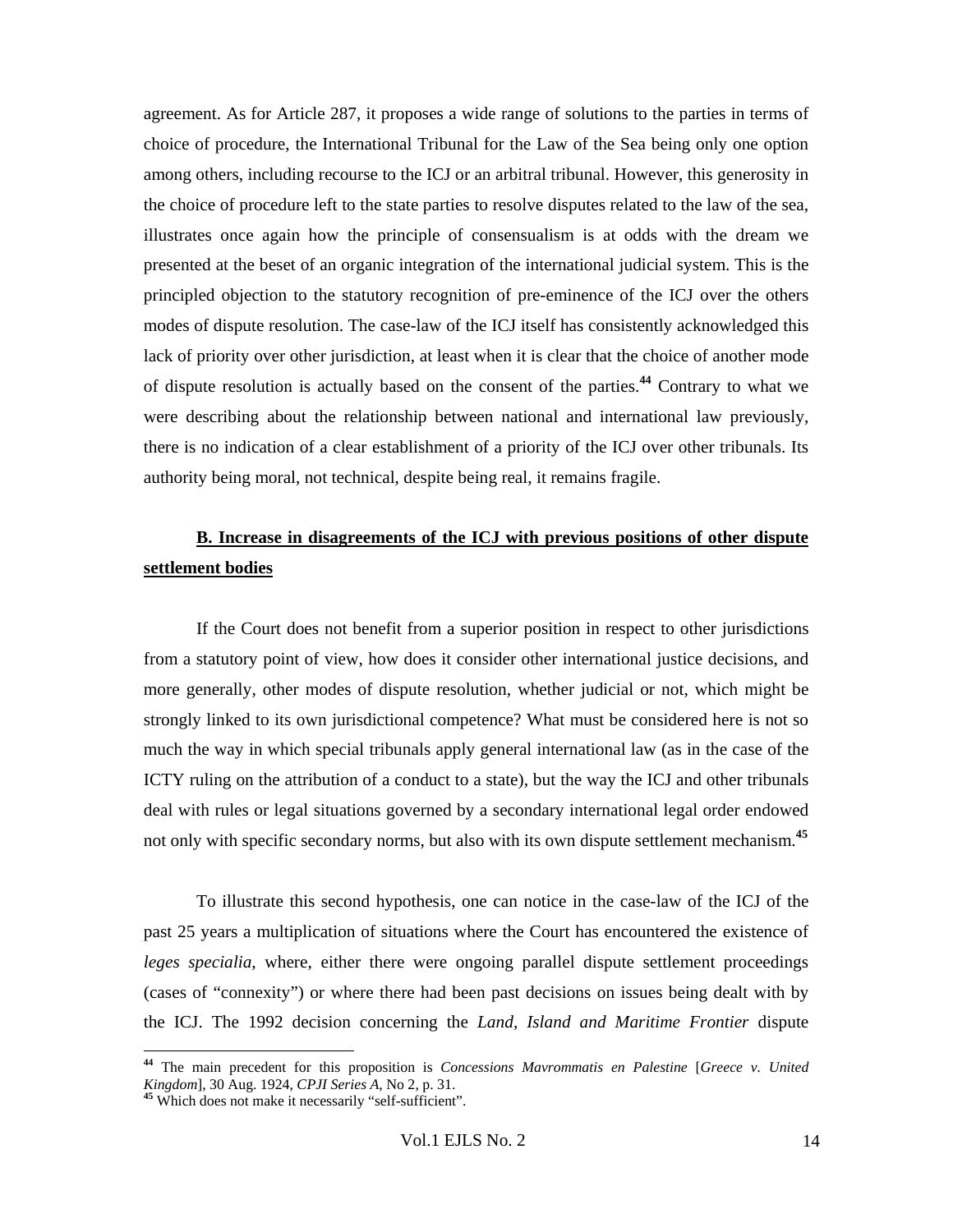between El Salvador and Honduras fits within the second category. In it, the ICJ had to deal with an old decision by the central American court of justice dating back to 1917 in which this regional court, first of its kind, had ruled on the dispute between three bordering states over the waters of the Gulf of Fonseca.**<sup>46</sup>**

In the 1988 case opposing Nicaragua and Honduras, which remained at the admissibility stage for empirical reasons, the Court was asked by the defendant to take into account the ongoing mediation attempt with the Organisation of American States called 'Contadora Procedure' and the Bogota Pact on Inter-American Dispute Settlements.**<sup>47</sup>**

In the *Fisheries* dispute between Spain and Canada, the Court was invited to consider the distribution of competences between the European Union and the member states. This type of question also arose recently, as we saw earlier, before arbitration tribunals in the *Mox Case***<sup>48</sup>** and the *Rhine Case*. **49**

Moreover, in the *Lagrand Case* and the *Avena Case*, which gave rise to decisions respectively in 2001 and 2004, Germany and Mexico were claiming support against the USA

**<sup>46</sup> I.C.J.**, *Land, Island and Maritime Frontier Dispute* [*El Salvador v. Honduras*], 11 Sept. 1992, http://www.icjcij.org/docket/files/75/6670.pdf

**<sup>47</sup>** *Border and Transborder Armed Actions* [*Nicaragua v. Honduras*], 20 Dec. 1988, admissibility, *Recueil CIJ*, 1988, § 91. Honduras had, among other things, raised an issue about admissibility in respect to article IV of the Bogota Pact according to which another peaceful procedure could not be used as long as the current one had not be completed. The parties were in disagreement about the qualification as a "special procedure" of Contadora Peace Process. The Court acknowledged that the parties agreed to proceed with the ongoing mediation, but also found that at the time when Nicaragua filed its motion in July 1986, the Contadora process was exhausted and that the ulterior intervention of the Contadora group initiated by the 1987 Esquipulas II agreement was to be considered as independent. The Court also establishes that the Contadora group had not claimed an exclusive role in the peace process (§ 97). See **E. DECAUX**, "L'arrêt de la Cour international de justice dans l'affaire des actions armées frontalières et transfrontalières", *Annuaire français de droit international*, 1988, pp. 147-sv.; **BUFFET-TCHAKALOFF**, "La compétence de la Cour internationale de justice dans l'affaire des Actions

frontalières et transfrontalières", *RGDIP*, 1989, pp. 623-ff. **<sup>48</sup>** *Mox Plant* [*Ireland v. United Kingdom*], provisory measures, 3 Dec. 2001, *ILM*, 2002, pp. 405-ff. In June 2001, Ireland had also initiated an arbitration process based on Article 32 of the 1992 Paris Convention on the protection of the maritime Environment in the North-East Atlantic, claiming a violation of Article 9 on the exchange of environmental impact information. The tribunal rendered its decision on 2 July 2003, rejecting the Irish claim, *ILM*, 2003, pp. 1118-ff.; see also the commentary by **SHANY**, "The First MOX Plant Award: the Need to Harmonize Competing Environmental Regimes and Dispute Settlement Procedures", *Leiden Journal of International Law*, 2004, pp. 815-ff. See **CHURCHILL and SCOTT**, "The MOX Plant Litigation: The First Half-Life", *ICLQ*, 2004, pp. 643-ff.; **RÖBEN**, "The Order of the UNCLOS Annex VII Arbitral Tribunal to Suspend Proceedings in the Case of the Mox Plant at Sellafield: How Much Juridisdictional Subsidiarity?", Nordic Journal of International Law, 2004, pp. 223-ff. See also: **S. MALJEAN-DUBOIS**, supra note 39.<br><sup>49</sup> Belgium v. the Netherlands, 24 May 2005, http://www.pca-cpa.or/upload/files/BE-NL%Award20240505pdf,

<sup>§§ 97-141.</sup>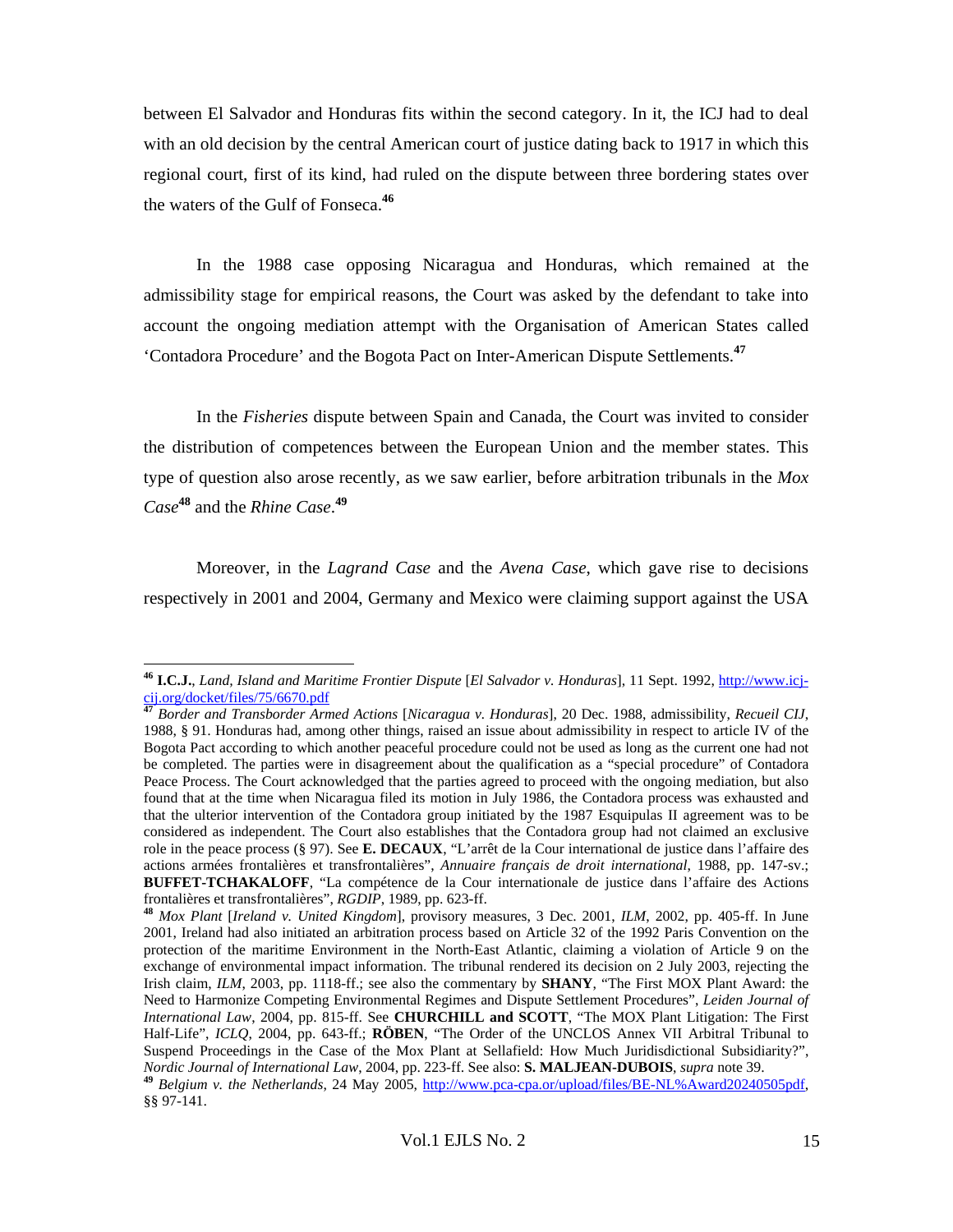from an advisory opinion rendered by the Inter-american Court on Human Rights concerning Article 36 § 1 of the 1963 Vienna Convention on Consular relations.**<sup>50</sup>**

In the *Certain Property Case* between Liechtenstein and Germany, which was decided in 2005, the Court was aware that the same facts had given rise to a decision by the ECHR following a submission by Prince Adam of Liechtenstein.**<sup>51</sup>** Finally, in the *Genocide Case*, the Court was confronted with the previous legal qualification by the ICTY of the facts under consideration.**<sup>52</sup>**

In those cases where the Court had to examine judicial findings or points of law already dealt with by a special international jurisdiction, how was it going to deal with these previous cases, which did not constitute 'precedent', in the technical sense of the term? The procedural conditions pertaining among other things to the strict identity required between the subject and object of the two cases having never been verified in the previously cited decisions, the principle of *res iudicata*, although sometimes referred to by the Court, has never been applied as such. The only possible situation could have been where the Court, convinced by the reasoning of another tribunal have not decided on the same issue, adopted for itself the same solution. This approach seems verified in the 11 September 1992 decision on El Salvador and Honduras on the legal status of the waters of the Gulf of Fonseca**<sup>53</sup>** and in the 26 February 2007**<sup>54</sup>** decision, to the extent that the ICJ adopted the analysis and even the legal qualification that the ICTY had made of the facts under consideration.**<sup>55</sup>**

For the rest, the Court rightly refuses to consider argumentations based on legal arguments or positions held by other jurisdictions if they are irrelevant to solving the case at hand. This judicial economy can be seen in the *Fisheries Case*, the *Lagrand* and *Avena Cases* or the *Certain Property Case*.

**<sup>50</sup>** In its *advisory opinion on 36 § 1 (b) of the Convention on Consular Rights* [Adv. Op., **OC-16/99**, § 85], the Court refused to give any importance to the fact that the same question of interpretation had been raised before the ICJ in the *Lagrand Case*, because the two institutions were autonomous judicial bodies.

<sup>&</sup>lt;sup>51</sup> E.C.H.R., *Prince Hans-Adam de Liechtensetien v. Germany*, 12 July 2001.<br><sup>52</sup> For doubts about the 'monopoly' instituted by Article 55, see: **A. GATTINI**, "A Trojan Horse for Sudeten Claims ?", *EJIL*, 2002, p. 537; "La renonciation au droit d'invoquer la responsabilité internationale", in **DUPUY,** 

**SHAW and SOMMERMANN**, *Essays in Honour of Tomuschat*, 2006, pp. 317-ff. **<sup>53</sup>** *Land, Island and Maritime Frontier Dispute* [*El Salvador v. Honduras*], 11 Sept. 1992, http://www.icjcij.org/docket/files/75/6671.pdf<br>
<sup>54</sup> http://www.icj-cij.org/docket/files/91/13684.pdf

<sup>&</sup>lt;sup>55</sup> We do know however that the Court did not feel bound by the position held by the same tribunal on the conditions of attribution to a state of illicit acts committed by a non-state entity.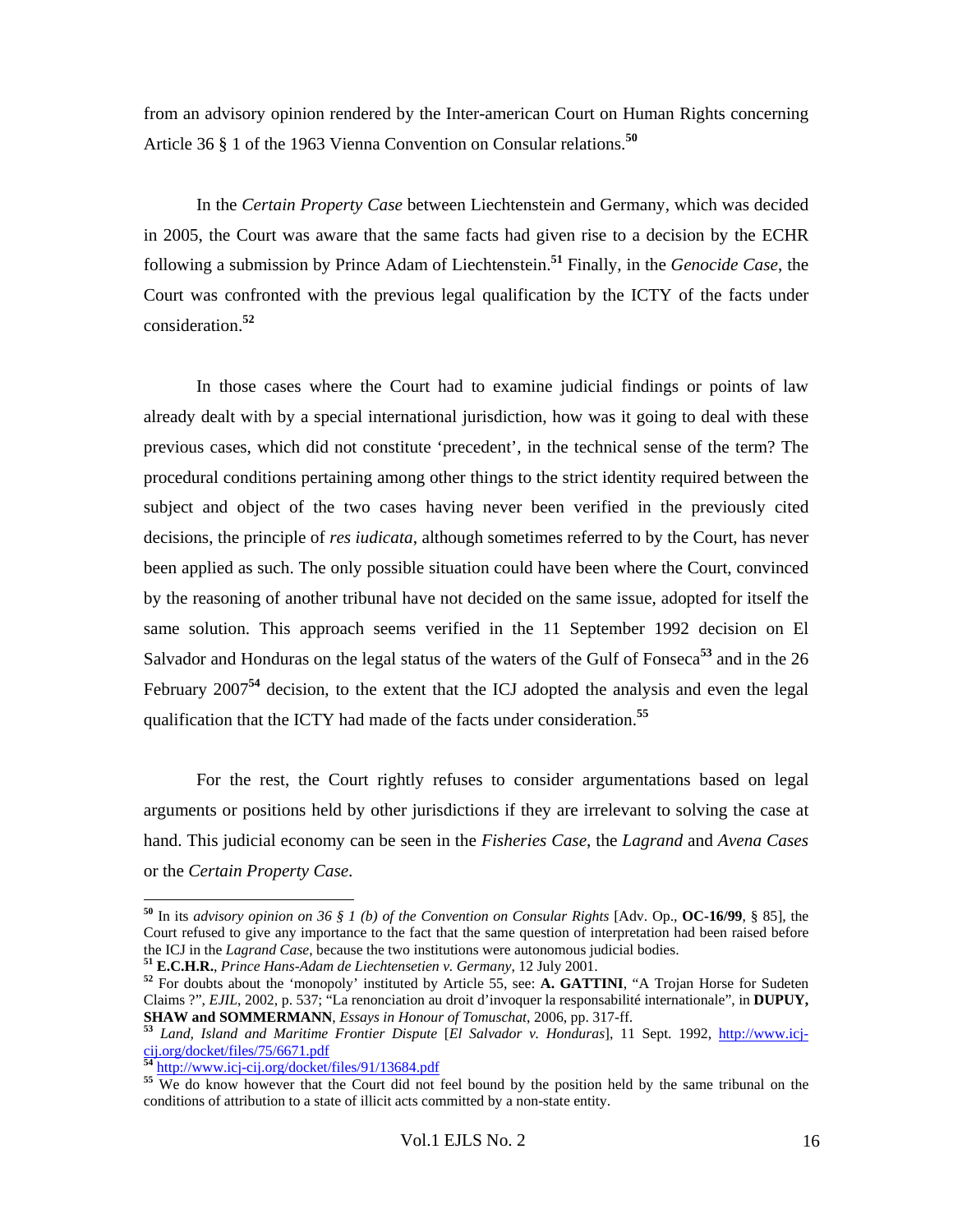In any case, it appears that until the recent *Genocide Case* opposing Bosnia and Serbia-Montenegro, and even then it was on a point of general international law, the Court has never felt the need to openly *contradict* a position taken by another jurisdiction. On the contrary, it either adopted the findings of the Central-American Court, or avoided pronouncing itself on legal points which were the object of a decision by a another jurisdiction. It that sense, the *Genocide Case* appears as a noticeable exception to past practice of the Court. However, as stated previously, in that exceptional situation the Court remained within the institutional framework of the UN, with its position as 'primary judicial body' is recognised by the Charter.**<sup>56</sup>** Outside of this relative institutional protection, the Court remains exposed to the competition of other tribunals.

In the absence of an organic organisation of international tribunals, could the Court therefore be possible for the Court to resort to a normative guidance, by referring to an assortment of general principles of law allowing for a procedural articulation of judicial decisions?

#### **C. The limits of the guidance provided by general principles of procedural law**

All systems that reach a certain level of sophistication are faced with the question of competing jurisdictions and its consequence, the danger of contradictory case-law. In that sense, the problems encountered by the international legal order are more a sign of its increasing maturity rather than endemic crisis.**<sup>57</sup>** However, the help that international law, having reached this level of development can hope for by borrowing general principles from national orders is very limited: it is not by reverting to using Latin in an erudite way like the processualists that it will be saved**<sup>58</sup>**. There are quite substantial reasons to this fact. All the procedural principles relating for example to *lis pendens* or *res iudicata* were elaborated in the

 $\overline{a}$ 

**<sup>56</sup>** This hierachical position of the Court is recognised only in relation to the ICTY, the ICTR and the administrative Court of the UN.

**<sup>57</sup>** See **B. SIMMA**, "Fragmentation in a Positive Light", *Symposium Michigan University*, pp. 847-ff.: "interest triggered by the increase in the number of international courts and tribunals".

**<sup>58</sup>** In its report on the international liability of states, in respect to Article 44 on the "admissibility of the request", the ILC mentions that the articles do not consider the question of jurisdiction of international courts and tribunals and therefore, "they don't have as a function to deal […] with doctrines of *lis pendens* or choice of jurisdiction, that can affect the competence of an international tribunal in respect to another"; *ILC Report to the General Assembly at its Fifty-Third Session*, **A/56/10**, p. 328, § 1.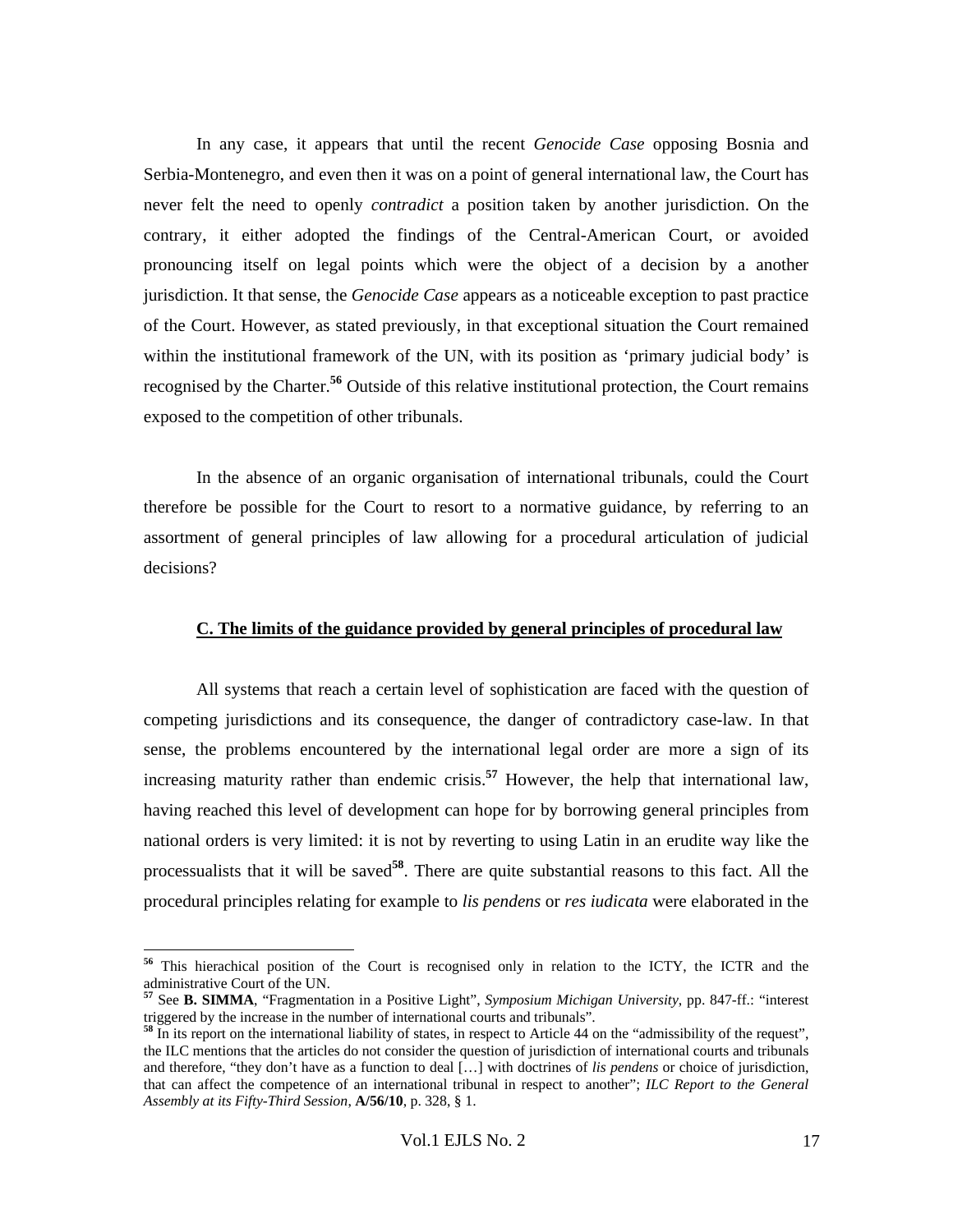context of already well integrated legal systems, at the organic as well as the material level. More particularly, there is an organic hierarchy between jurisdictions within national legal systems which is precisely what is missing in the international order.

It is furthermore not possible to solve the problems related to the multiplication, connexity or even interrelation of international legal sub-orders through the use of private international law. First of all, this law remains private (*i.e.*, also internal), before being international, which brings us back to the previously mentioned objection. It relates to the impossibility of transposing rules which have been elaborated in an organically integrated system, to one which is not. Moreover, private international law developed its judicial procedural principles with in mind the idea of coexisting distinct and autonomous legal orders. The situation is not the same in international law. Each of its legal sub-orders, for example that of the WTO, the EU or the Kyoto Protocol on climate change, has in common something with the other international sub-orders: they *are* international law. Contrary to the internal private laws, each of which defines as 'international' the rules which define its relation with the others, these international sub-orders belong to the same order, the international legal order. Except if one chooses the easy way of accepting the fad of the 'fragmentation' of international law, the inanity of which was proven, both with certain authors, by the ILC,**<sup>59</sup>** it is obvious that the international legal order remains unified, if not homogenous. Therefore, it is difficult to resort to general principles of procedural law because international law is both unified substantially but organically not integrated. Whatever the situation, we must not refuse to test the operability of these principles, especially when the ICJ itself refers to them.**<sup>60</sup>**

Let us first recall that the Court determines in every case the specific object of the dispute it must decide and the extent of its material competence based on the way it is seized. The *electio fori* is dependent on the parties. Whether through a unilateral request or a *compromis*, the formal expression of the will of the states involved in a dispute is a determining factor to ascertain a competence dependent on this will. We have already established that the Court is ready, in principle, to declare itself incompetent if it appears that

**<sup>59</sup>** See the articles published in the first edition of the *European Journal of Legal Studies*; more particularly, our article: *Un débat doctrinal à l'ère de la globalisation: Sur la fragmentation du droit international*, http://www.ejils.eu

**<sup>60</sup>** See **A. GATTINI**, "Un regard procédural sur la fragmentation du droit international", *RGDIP*, 2006, pp. 303- 337.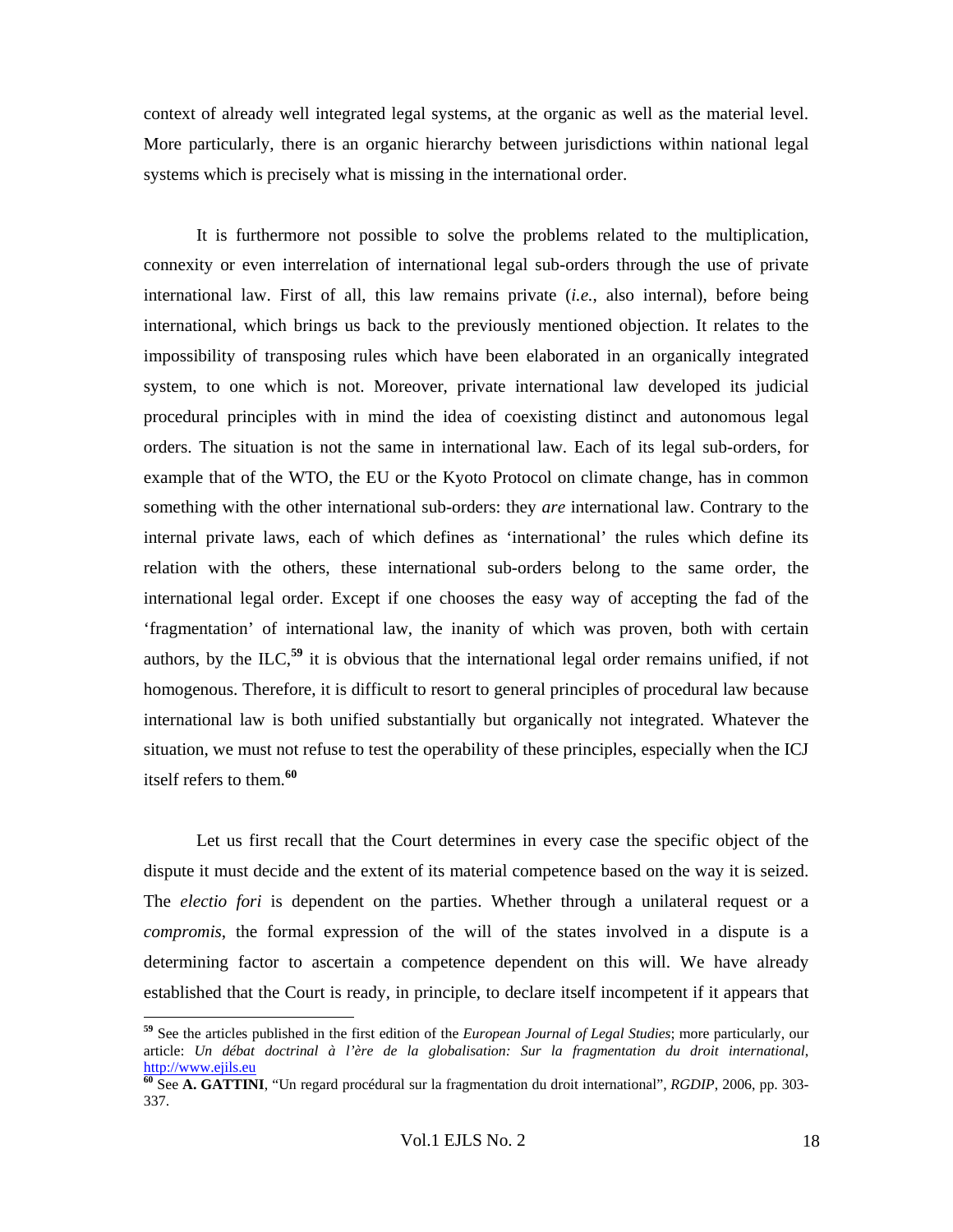a previous agreement between the states gives competence to another jurisdiction.**<sup>61</sup>** Alternatively, it sees no reason to decline competence when non-jurisdictional attempts have in parallel been made to solve the dispute, whether through a mediation or any other diplomatic process mentioned in Article 33 of the UN Charter.**<sup>62</sup>**

In any case, it is according to the identification of the questions that are put to it that the Court will be able to decide if and to what extent there is possibly an interference between its own jurisdiction and that of other international bodies. In relation to the object of the dispute, the decision on the applicable law on the basis of Article 38 of the Statute will play a crucial role. More specifically, if the Court establishes that a treaty is applicable to the dispute, and that the treaty contains specific dispositions on this point, it is according to these dispositions that it will determine whether it is competent or not. It is not necessary to insist on this point given that is it obvious.

In relation to the applicable law and the choice of the *fora* that it might contain, one can ask the question of whether the *posterior derogat priori* principle might be of any help in identifying the competent tribunal.**<sup>63</sup>** The answer is both affirmative and limited. This principle can certainly help decide between a jurisdiction with general competence and one with specific competence. Basically, it can only play between the ICJ and another court with a judicial organ with a narrower scope of action, and always to the detriment of the Court itself. This has long been made clear in the ICJ case-law, in the *Mavromatis Case*. **<sup>64</sup>** We can therefore only agree with Andrea Gattini when he says that "if this situation did not seem to

**<sup>61</sup>** *Mavrommatis Concessions in Palestine* [*Greece v. United Kingdom*], 30 Aug. 1924, *CPJI Series A*, No 2, p. 31.

**<sup>62</sup>** See *Plateau continental de la mer Egée* [*CIJ Recueil*, 1978, p. 12, § 29]; "the jurisprudence of the Court provides various examples of cases in which negotiations and recourse to judicial settlement have been pursued paripassu". In the case of *Zones franches de la Haute-Savoie et du Pays de Gex*, 1932, *CPJI Series A*, No 22, p. 13; the PCIJ had considered that the judicial resolution of international disputes was to be seen as an "alternative to the direct and amicable resolution of conflicts between the parties". See also: the order of 29 July 1991 of the ICJ in the case of *Passage par le Grand-Belt* [*Finland v. Denmark*], *ICJ Recueil*, 1991, p. 20; "pending a decision of the Court on the merits, any negotiation between the Parties with a view to achieving a direct and friendly settlement is to be welcomed". A Gattini rightly notes in the previously referred to article: " it is therefore astonishing that in the [*Nicaragua Case*] the Court referred to Article 103 of the UN Charter to impose its primacy over the Contadora diplomatic negotiations"; **A. GATTINI**, *o.c.*, p. 318.

<sup>63</sup> See A. GATTINI, "Un regard procédural sur la fragmentation", o.c., pp. 311-312; LINDROOS, "Addressing Norm Conflicts in a Fragmented Legal System: The Doctrine of Lex specialis", *Nordic Journal of International Law*, 2005, pp. 27-ff.: "*lex specialis* is not a substantive rule of international law that might help determine which rule is special in relation to a more general rule; it is a descriptive principle that has little independent normative force".

**<sup>64</sup>** *Mavrommatis Concessions in Palestine* [*Greece v. United Kingdom*], 30 Aug. 1924, *CPJI Series A*, No 2, p. 31.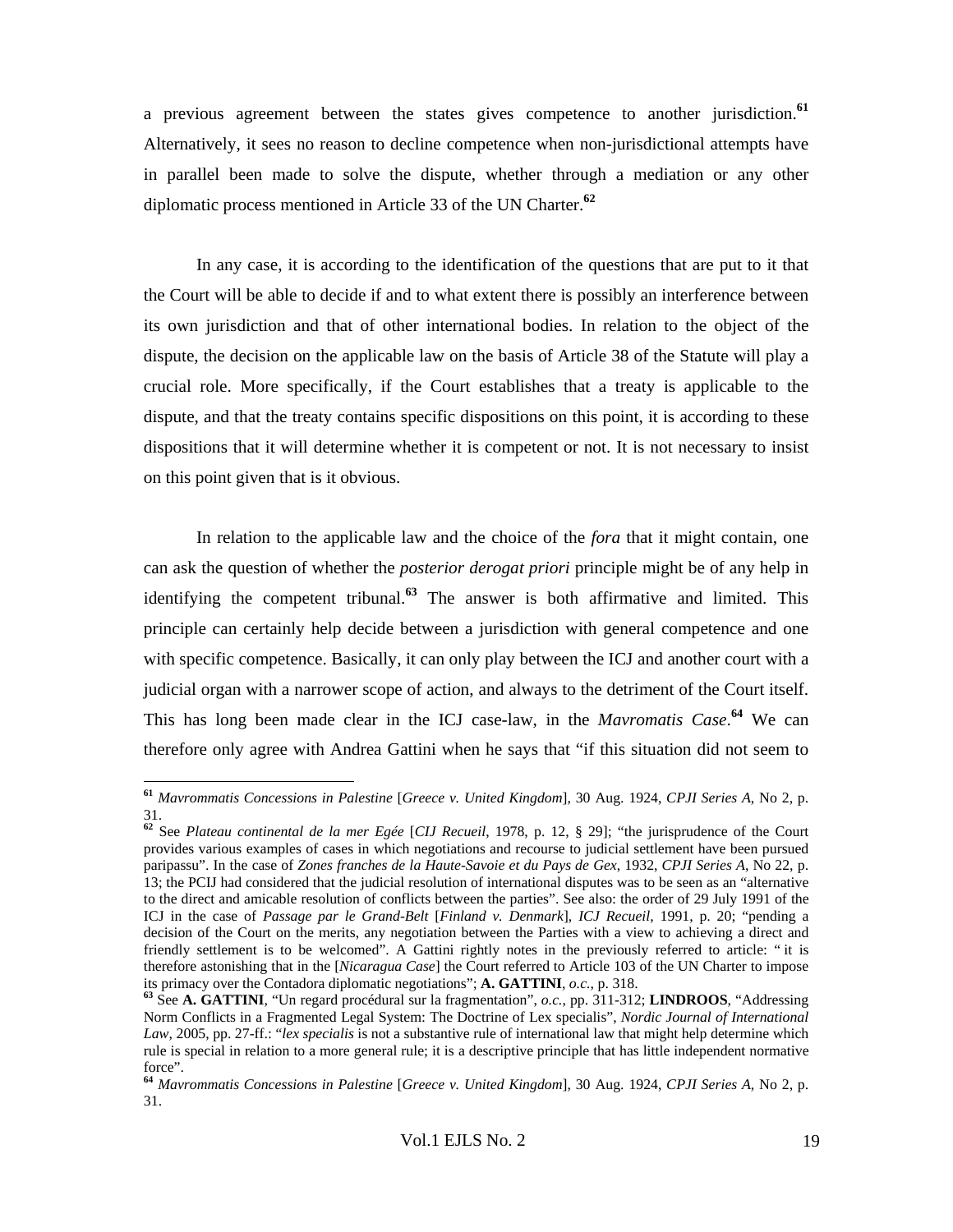bother the PCIJ or the ICJ when the objective was to determine their competence in respect to arbitration tribunals, it is not at all certain that things will be the same when face with the perspective of relinquishing jurisdictional competence to permanent judicial or quasi-judicial organs".**<sup>65</sup>**

Rules borrowed to national law relating respectively to *lis pendens* and the principle of *res iudicata* have at least one common point in order to be applicable in international law.**<sup>66</sup>** They impose the verification of the identity of cases at three levels: the subjects, the cause and the object. If these conditions are rarely met for *lis pendens*, they are partially put in question, at least in academic literature, in cases of *res iudicata*, the previously quoted author being right to point out that its scope is blurry.**<sup>67</sup>** As for the decisions of the Court, Article 59 of its Statute limits the effects of *res iudicata* in two ways: it concerns only the courts "holding"; *i.e.*, the *ratio decidendi* of the Court and is only compulsory for the parties to the dispute.<sup>68</sup> One must therefore distinguish between, on the one hand, the importance of an opinion expressed by the Court, itself relative when it is related to the justification of one of its decisions**<sup>69</sup>**, and *res iudicata* in the technical sense of the term.**<sup>70</sup>**

We must therefore accept that the coordinated articulation of judicial competences is possible only through an empirical alliance between flexibility and authority.**<sup>71</sup>** Flexibility calls for each judge to evaluate empirically what should be the answer given in a specific context to the following question: should he declare himself incompetent in order to allow another institution to handle the case, taking into account more specifically the scope of competence of each jurisdiction? The answer might lead the judge to stay his decision.**<sup>72</sup>** At

<sup>&</sup>lt;sup>65</sup> See A. GATTINI, "Un regard procédural sur la fragmentation",  $o.c., p. 312.$ 

<sup>&</sup>lt;sup>66</sup> See A. REINISCH, "The Use and Limits of *res iudicata* and *litis pendens* as procedural tools to avoid conflicting dispute settlement outcomes", Law and Practice of International Courts and Tribunals, 2004, p. 48.

<sup>&</sup>lt;sup>67</sup> A. GATTINI, *o.c.*, pp. 326-ff.<br><sup>68</sup> V. LOWE, "*Res Iudicata* and the Rule of Law of International Arbitration", *African Journal of International & Comparative Law*, 1996, pp. 38-ff. **<sup>69</sup>** See **L. CONDORELLI**, "La juridiction internationale", in *Colloque de la Société française de droit* 

*international*, 1987, p. 309; **RÖBEN**, "Le précédent dans la jurisprudence de la Cour internationale", *German Yearbook of International Law*, 1989, p. 398; **I. SCOBBIE**, "*Res Iudicata*, Precedent and the International

<sup>&</sup>lt;sup>70</sup> See **SHAHABUDDEN**, "Consistency in Holdings by International Tribunals", in **ANDO** *et al.*, *Liber Amicorum Oda*, The Hague, 2002, pp. 633-ff.

<sup>&</sup>lt;sup>71</sup> See **R. HIGGINS**, "Respecting Sovereign States and Running a Tight Courtroom", *ICLQ*, 2001, p. 122; **R.** WOLFRUM, "Konkurrierende Zuständigkeiten internationaler Streitentscheidungungsinstanzen: Notwendigkeit für Lösungsmöglichkeiten und deren Grenzen", in ANDO et al., Liber Amicorum Oda, o.c. p. 657.

<sup>&</sup>lt;sup>72</sup> See V. LOWE, "Overlapping Jurisdictions in International Tribunals", Australian Yearbook of International *Law*, 1999, p. 197.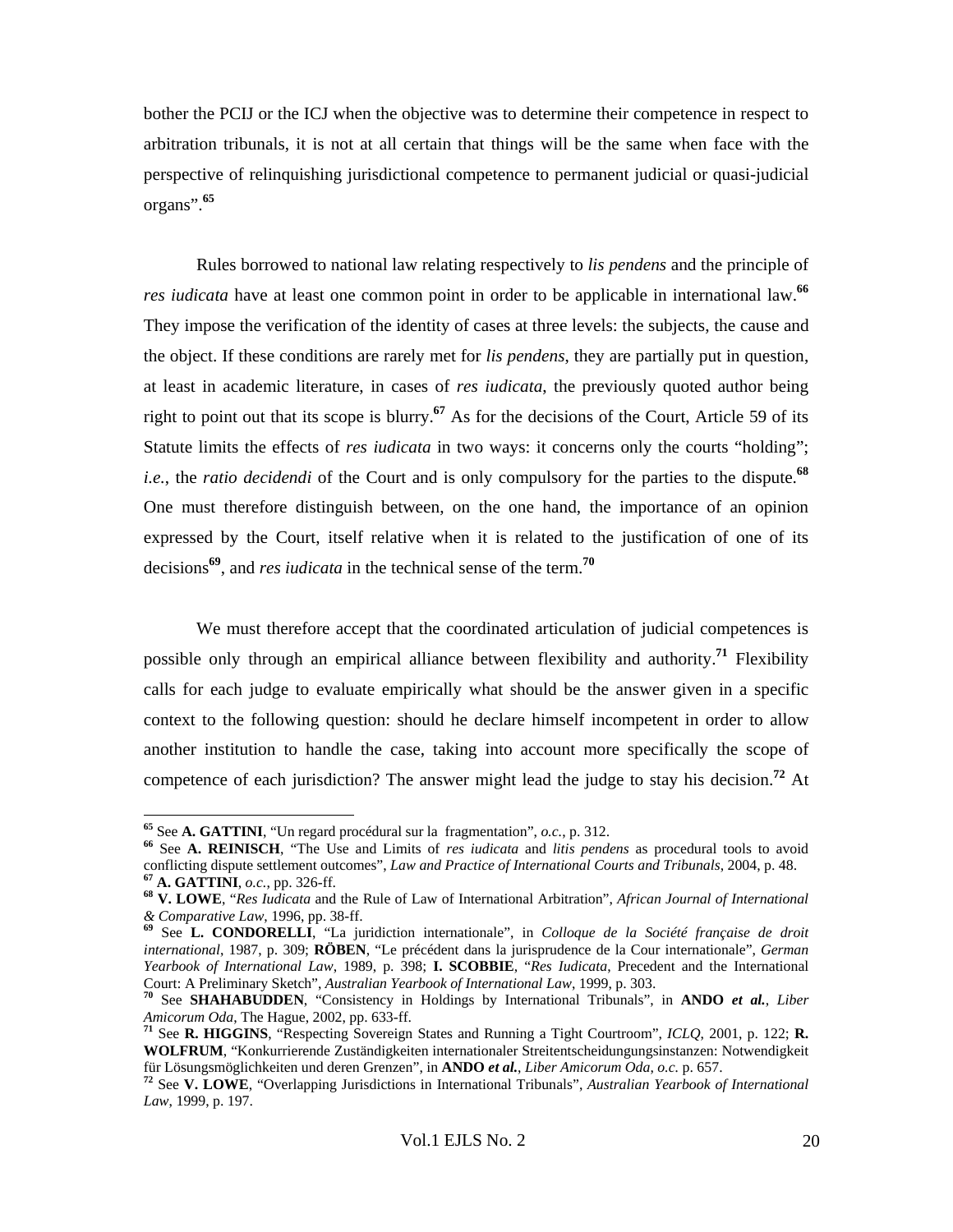this stage, and by imitation of the German Bundesverfassungsgericht, the so called *So lange*  doctrine can be of great help. This method, by which a tribunal accepts to limit its own jurisdiction in order to respect that of another one, has already been applied by the European Court of Human Rights in the *Bosphorus* Case in relation to the European Court of Justice. Nevertheless, this precedent, abundantly criticized by scholars, shows that this path is not an easy one to go down. The assessment of the scope and conditions of application of the jurisdiction of one court by another tribunal remains indeed subject to errors or approximations**<sup>73</sup>**. A similar approach could allow waiting for another court to legally qualify facts relevant for both proceedings.**<sup>74</sup>** Another question is whether the case can be divided in separate questions, each one being able to be the object of a distinct resolution.**<sup>75</sup>**

This return to the appreciation of judges shows that the split portrait of international justice gives them a crucial role in the strengthening or dereliction of the unity of interpretation and unity of international law.

## **D. Judges' culture and actions as the final guarantor of the unitary interpretation and application of international law**

In the absence of mechanisms and procedural principles guaranteeing an always effective coordination of international jurisdictions, we are left to acknowledge that at the end of the day, the integration of international law will depend on what the judges decide to do with it.

Concerning the national judge, whichever his hierarchical level, and given the now inevitable phenomenon of globalisation, he must increasingly broaden his horizon in order to take into account the impact of international law on the national laws he has to apply. For

**<sup>73</sup>** See **A. Ciampi,** L'Union européenne et le respect des droits de l'homme dans la mise en oeuvre des

<sup>&</sup>lt;sup>74</sup> In the previously quoted study, A.Gattini notes that in the *Kvocka et al.* [ $\hat{IT}$ -98-30/1] before the ICTY, one of the indictees had made a request for the suspension of proceedings pending the decision of the ICJ on relevant questions in the *Genocide Case*. The Appeals Chamber confirmed the denial of the claim, considering that there was no legal basis to bind the tribunal to decisions of the ICJ; *Decision on the Interlocutory Appeal by the accused Zigic against the decision of Trial Chamber I dated 5 December 2000*, 25 May 2001. See **ADJOVI and DELLA MORTE**, "La notion de procès équitable devant les Tribunaux Pénaux Internationaux", in **H. RUIZ FABRI**, *Procès équitable et enchevêtrement des espaces normatifs*, Paris, 2002. **<sup>75</sup>** See, among others, **G. GAJA**, "Relationship of the ICJ with Other International Courts and Tribunals", in

**ZIMMERMANN** *et al.*, *The Statute of the International Court of Justice*, Oxford, 2006, p. 543.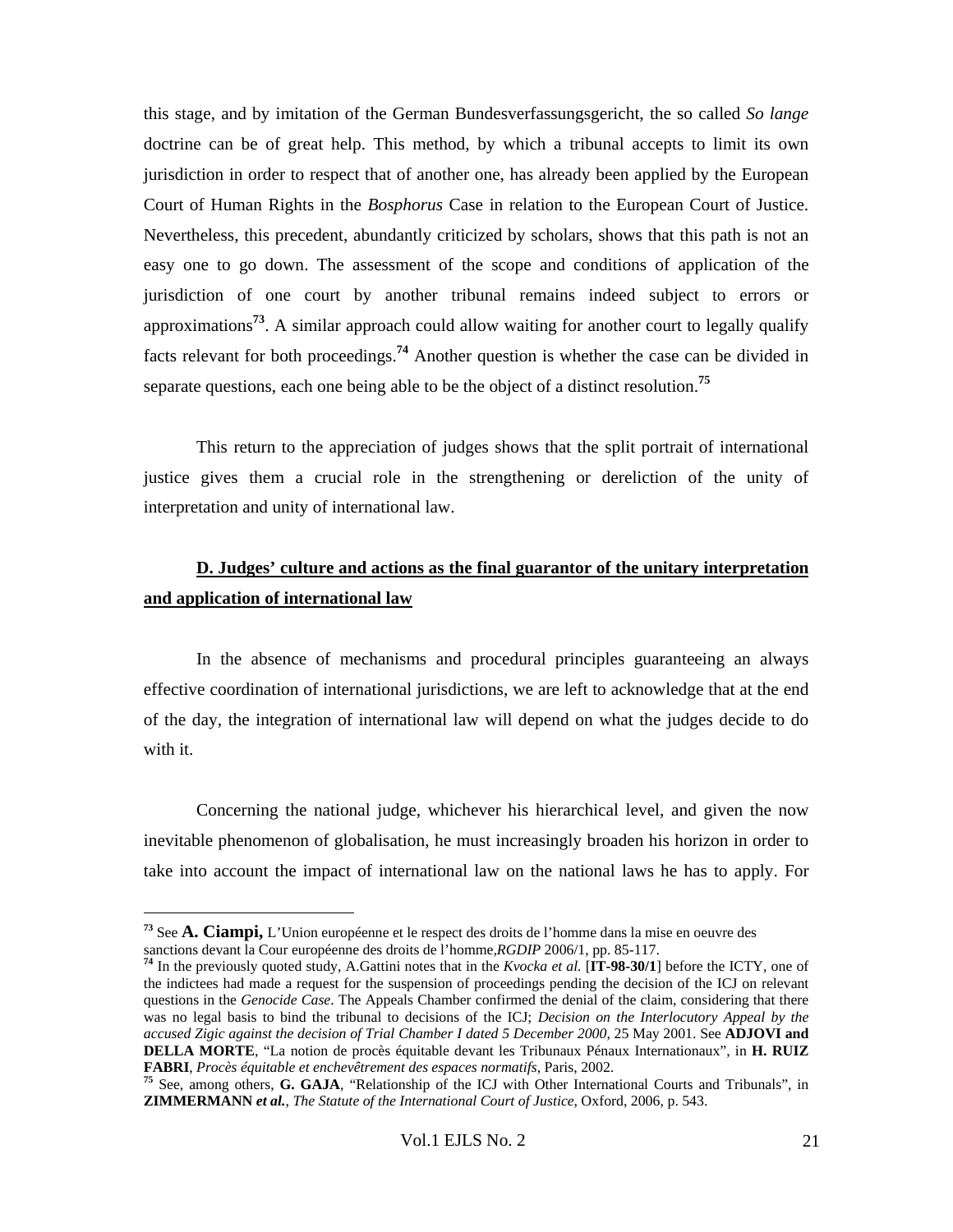example, one can hardly conceive that a national judge can ignore not only the content of the European Convention on Human Rights, but also the often evolutive interpretation of it by the Strasbourg Court. Such a situation exists not only for regional *lex specialis*, as in the previous example, but also for the evolutions of general international law. This is for example what the Italian Supreme Court has understood in its *Ferrini Case*, dealing with the application of the classical rule of state jurisdictional immunity before national courts when what is considered is the violation of a *ius cogens* norm. The Italian judge finally set aside the immunity to allow access to the courts based on the legal nature of the obligation to prevent and enforce the prohibition of torture and forced labour, considered in this case as war crimes.**<sup>76</sup>** The attitude of the national judge here shows the rare knowledge and conscience he had of the deep evolutions of international law, moulded by the tensions, and sometimes the confrontation between some of the rules guaranteeing its formal unity (based, as the principle of immunity, on sovereign equality), and others, telling of a still emerging substantial unity, based on a hierarchy of norms founded not merely on their form, but also on their content, of importance to the international community as a whole (formal unity), of which the compulsory norms identifiable in the field of human rights are the most striking example.**<sup>77</sup>** The openness of national judges in respect to international law is moreover not limited to accepting the effects of compulsory norms in its national law. It also covers the acceptance of the international obligations of the state in technical fields such as international trade or the international protection of the environment. Beyond the fact that one rarely finds today a clear-cut choice between pure monism and radical dualism concerning the relationship of national and international law, it is increasingly difficult for a national judge from a member state of the WTO to ignore reports from the group of experts and the decisions by the Appeals panels of the institution.**<sup>78</sup>** In the same way, it is likely that state parties to the Kyoto Protocol will soon produce national case-law on its application.

At the international level, there is a need for a jurisprudential coordination in order to guarantee the unity of interpretation and application of international law. There too, however, all will depend on the state of mind of the judges. Concerning specialised judges, they must

<sup>&</sup>lt;sup>76</sup> See **P. DE SENA et F. DE VICTOR**, "State Immunity and Human Rights: The Italian Supreme Court Decision on the *Ferrini* Case", *EJIL*, 2005, pp. 89-113.

<sup>&</sup>lt;sup>77</sup> On the dialectic between formal and substantial unity, we refer once again to our Hague Course: **P.M. DUPUY**, "L'unité de l'ordre juridique international", *RCADI*, 2002, Vol. 297.

<sup>&</sup>lt;sup>78</sup> See J.H.H. WEILER, *The EU, the WTO and the NAFTA, Towards a Common Law of International Trade?*, EUI, Academy of European Law, Oxford University Press, 2000.